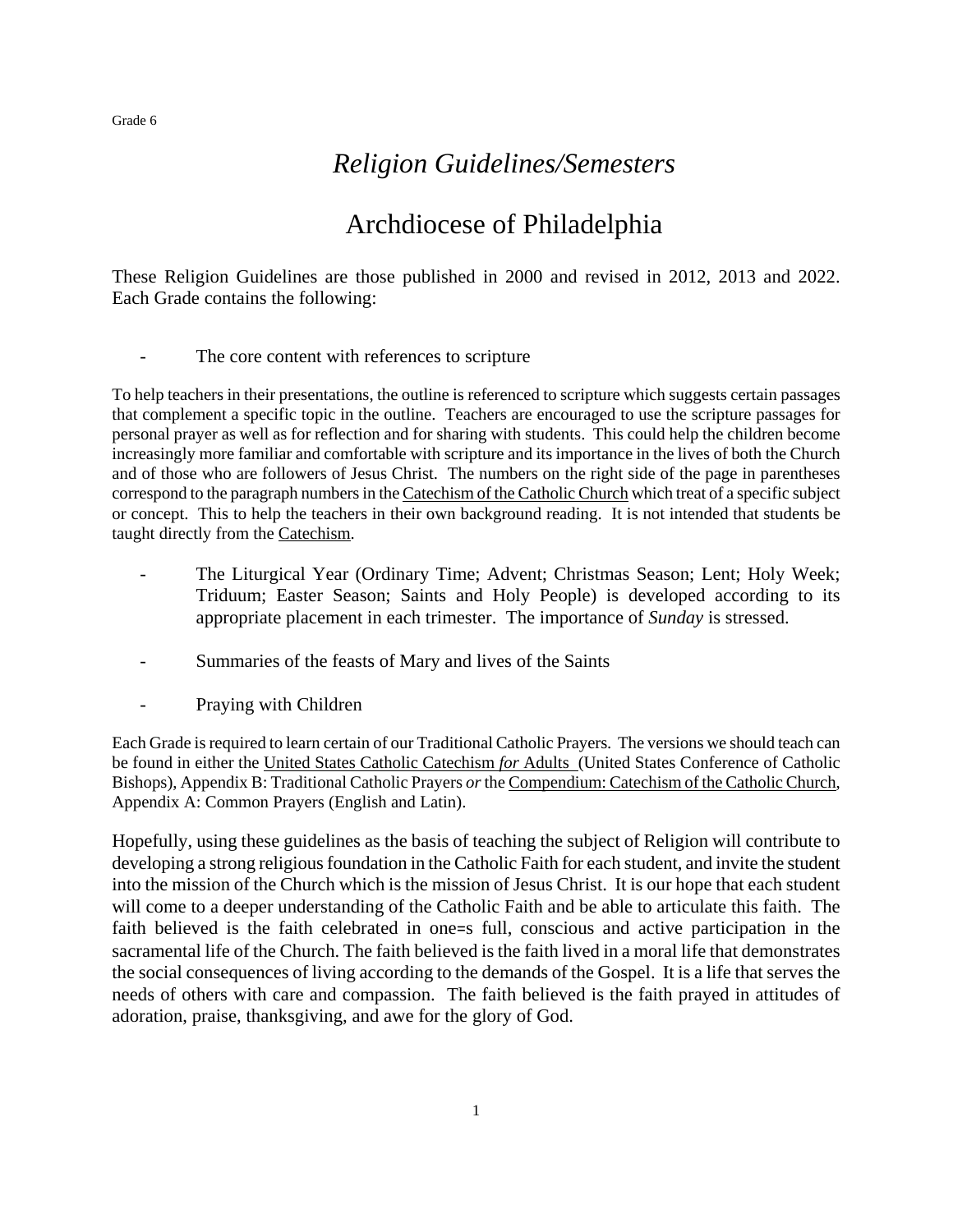# *First Semester*

#### **I. THE BIBLE**

| A.        | <b>DEFINITION</b>             | $(81-82)$ |                         |
|-----------|-------------------------------|-----------|-------------------------|
|           | Collection of sacred writings |           |                         |
|           | 1. Inspired word of God       |           | 2 Tim. 3:16-17          |
|           | 2. A source of Revelation     |           | (NCD #48-61, (DV #1-10) |
| <b>B.</b> | HOW TO USE THE BIBLE          |           |                         |
|           | 1. Name of book or Bible      |           |                         |
|           | 2. Chapter number             |           |                         |
|           | 3. Verse number               |           |                         |
|           | 4. Title of story             |           |                         |
|           | 5. Parallel passages          |           |                         |
|           | 6. Cross references           |           |                         |
| C.        | <b>STRUCTURE</b>              |           |                         |
|           | 1. Old Testament              |           | (702)                   |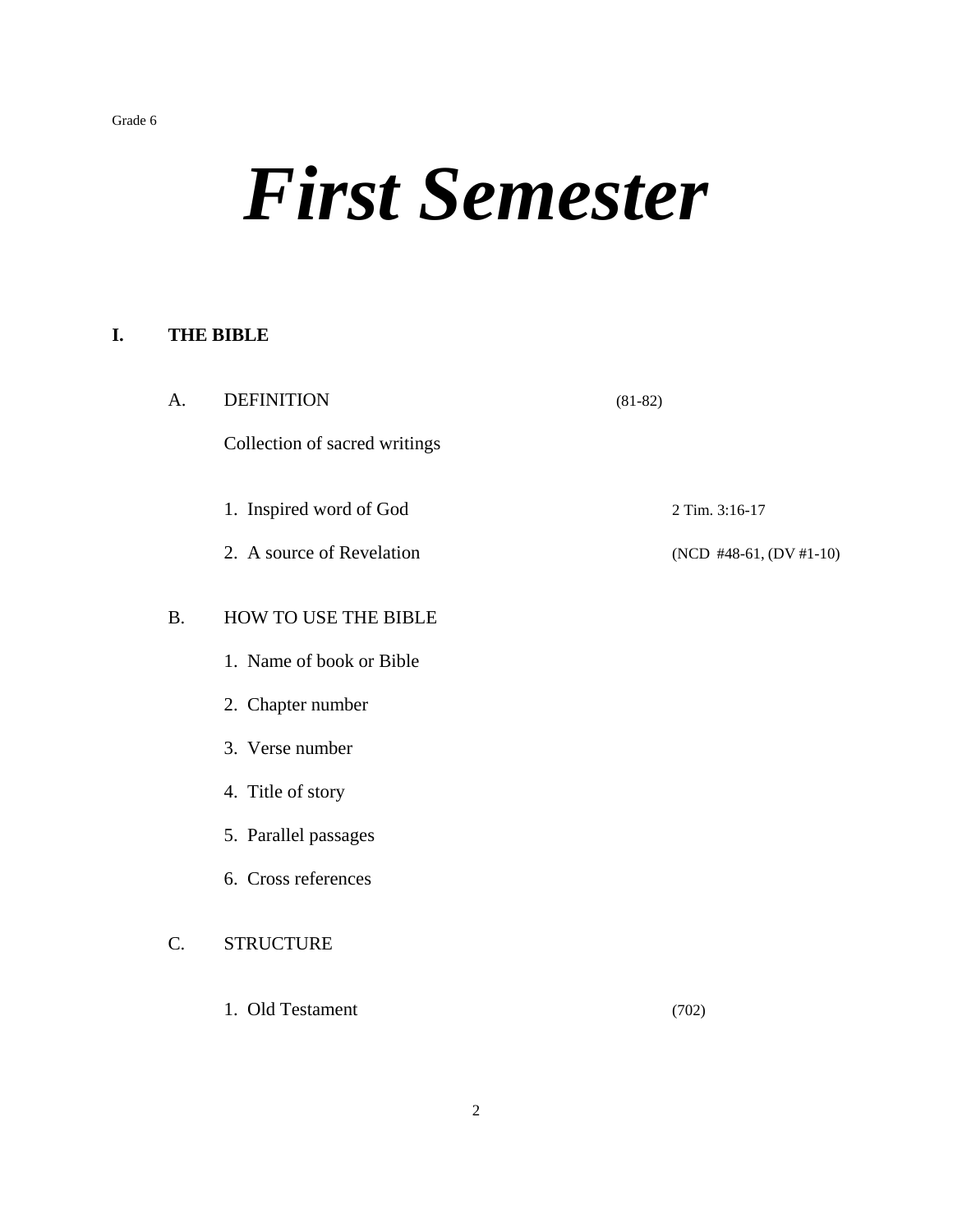| a. Total number of books                       | $(46 \text{ books})$ |
|------------------------------------------------|----------------------|
| b. Divisions                                   |                      |
| 1) The Torah/ Pentateuch<br>(The Law of Moses) | $(5 \text{ books})$  |
| 2) The Historical Books                        | $(16 \text{ books})$ |
| 3) The Wisdom Books                            | $(7 \text{ books})$  |
| 4) The Prophetic Books                         | $(18 \text{ books})$ |
|                                                |                      |
| 2. New Testament                               | $(124-26)$           |
| a. Total number of books                       | $(27 \text{ books})$ |
| b. Divisions                                   |                      |
| 1) The Gospels                                 | (4)                  |
| 2) The Acts of the Apostles                    |                      |
| 3) The Letters / Epistles                      | $(21$ letters)       |
| a) Paul=s Letters                              | $(13$ letters)       |
| b) The Catholic Letters                        | (7 letters)          |
| c) The Letter to the Hebrews                   |                      |
| 4) The Book of Revelation / Apocalypse         |                      |
| <b>IMPORTANCE OF THE BIBLE</b><br>D.           |                      |

1. God communicates with us and (DV #2) reveals himself to us.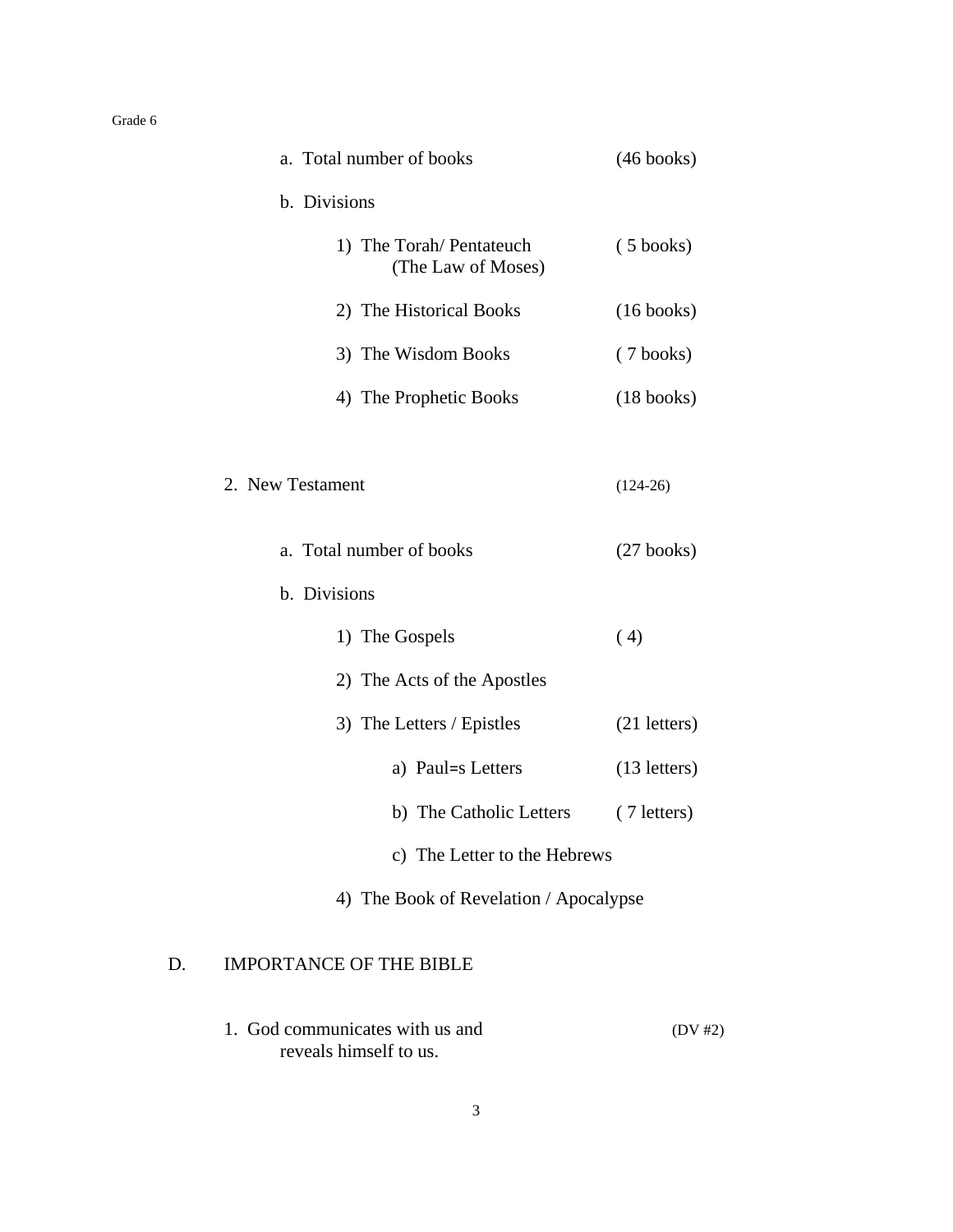| 2. There is a natural desire for God<br>in every human heart.      | (26-49)                 |
|--------------------------------------------------------------------|-------------------------|
| 3. Human beings have the capacity<br>to hear God speaking to them. |                         |
| 4. Inspired Word of God                                            | (DV #11)                |
| 5. Root of our Christian faith                                     | (DV Ch. 4)              |
| 6. Covenant relationship                                           | Lk. 1:68-79, Gal. 4:4-7 |
| 7. Source of prayer                                                | (DV #2)                 |

# **II. OLD TESTAMENT**

| А. | <b>LITERARY GENRE</b> |  |
|----|-----------------------|--|
|    |                       |  |

- 1. Definition
- 2. Types
	- a. Birth Announcement
	- b. Call Narrative
	- c. Covenant Narrative
- 3. Interpreting Sacred Scripture (115-19)
	- a. Literal sense
	- b. Spiritual sense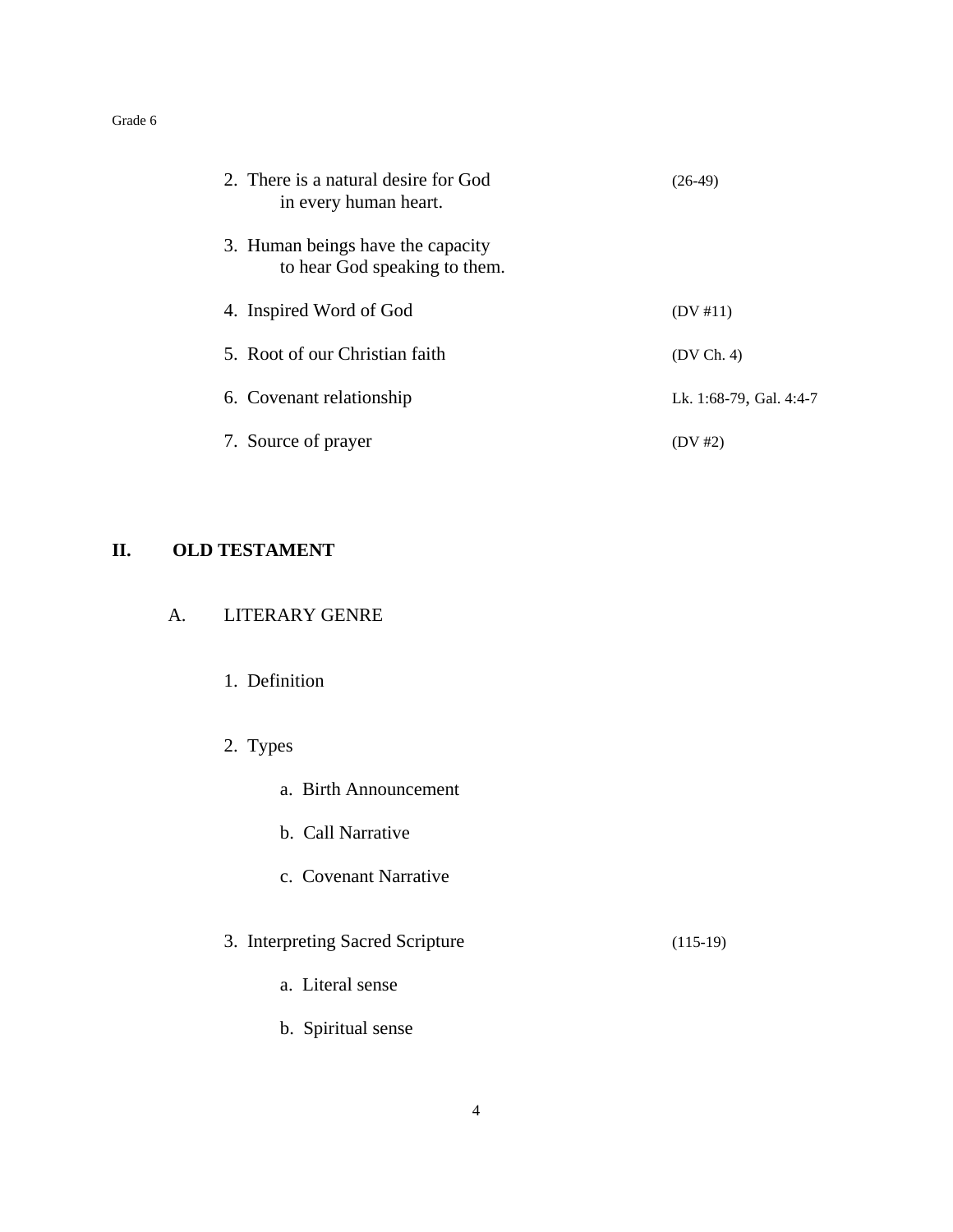$B$ .

| <b>MAJOR EVENTS</b>                                            |                                                    |
|----------------------------------------------------------------|----------------------------------------------------|
| 1. Creation                                                    | Gn. 1, 2, (DV #3),<br>$(337-49)$                   |
| 2. Humanity=s sinful response to God                           |                                                    |
| a. The Fall of Adam and Eve<br>Original Sin and its effects    | Gn. 3, GS #13, 17,<br>$(385-90, 396-409, 415-19)$  |
| b. Cain and Abel                                               | Gn.4                                               |
| c. Sin in Noah = S Time                                        | Gn. 6-9                                            |
| d. Tower of Babel                                              | Gn. 11:1-9                                         |
| 3. God=s Response                                              | Gn. 5-8                                            |
| a. Characteristics                                             |                                                    |
| 1) Justice                                                     | Sir. 35:17                                         |
| 2) Mercy and love                                              | Ps. 51:1, Lam. 3:22-23                             |
| b. Promise of Redemption                                       | Gn. 3:15, $(DV$ #14-16),<br>$(410-11)$             |
| c. Choosing a Special People: Israel<br>Our Ancestors in Faith | Gn. 12-50                                          |
| 1) Abraham and Sarah                                           |                                                    |
| a) Call                                                        | Gn. 12:1-3, (59, 72, 762)                          |
| b) Response in faith                                           | Gn. 12, (144-46, 165, 1080,<br>2676), Heb. 11:9-20 |
| c) New name                                                    | Gn. 17:5                                           |
|                                                                |                                                    |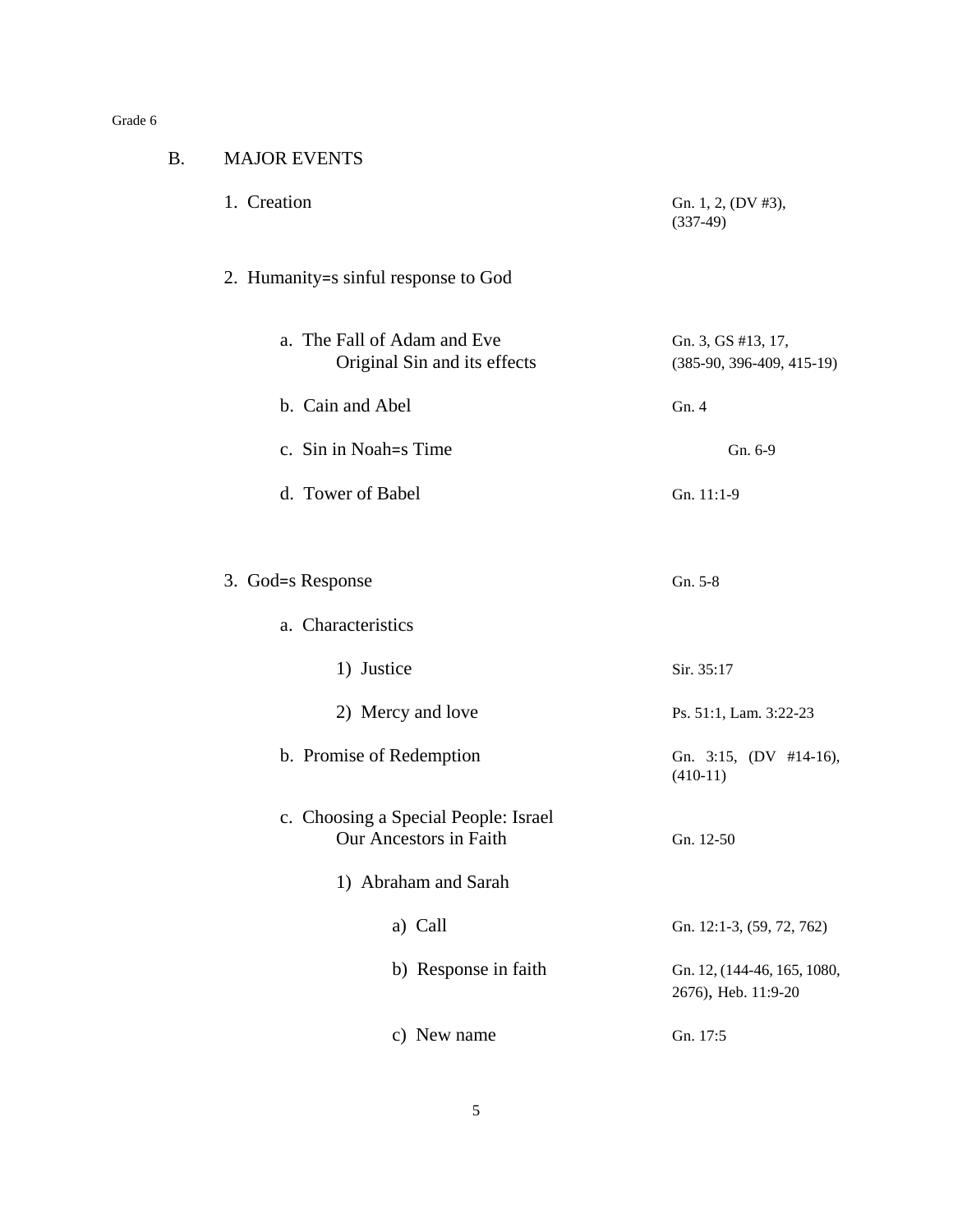| d) Covenant                       | Gn. 15, (762, 1222) |
|-----------------------------------|---------------------|
| e) Promise of a Son               | Gn. 16, 17          |
| f) Sacrifice of the Son           | Gn. 22              |
| 2) Isaac and Rebekah              | Gn. 24              |
| a) People of faith                |                     |
| b) Covenant renewed               | Sir. 44:22-23       |
| c) Parents of Esau and Jacob      | Gn. 25:19-26        |
| d) Blessing of the sons           | Gn. 27:26-40        |
| 3) Jacob, Leah and Rachel         | (2573)              |
| a) Esau, firstborn                | Gn. 25:19-26        |
| b) Sells birthright               | Gn. 25:27-34        |
| c) Jacob obtains blessing         | Gn. 27:1-40         |
| d) New name (Israel)              | Gn. 32:23-33        |
| e) Father of 12 sons              | Gn. 35:23-29        |
| 4) Joseph and his brothers        | Gn. 37:1-11         |
| a) Joseph - the favorite son      | Gn. 37:3            |
| b) Joseph sold into slavery       | Gn. 37:12-36        |
| c) Joseph - interpreter of dreams | Gn. 40:1-41         |
| d) Governor of Egypt              | Gn. 41:37-50        |
| e) Blessing of Jacob              | Gn. 49:22-26        |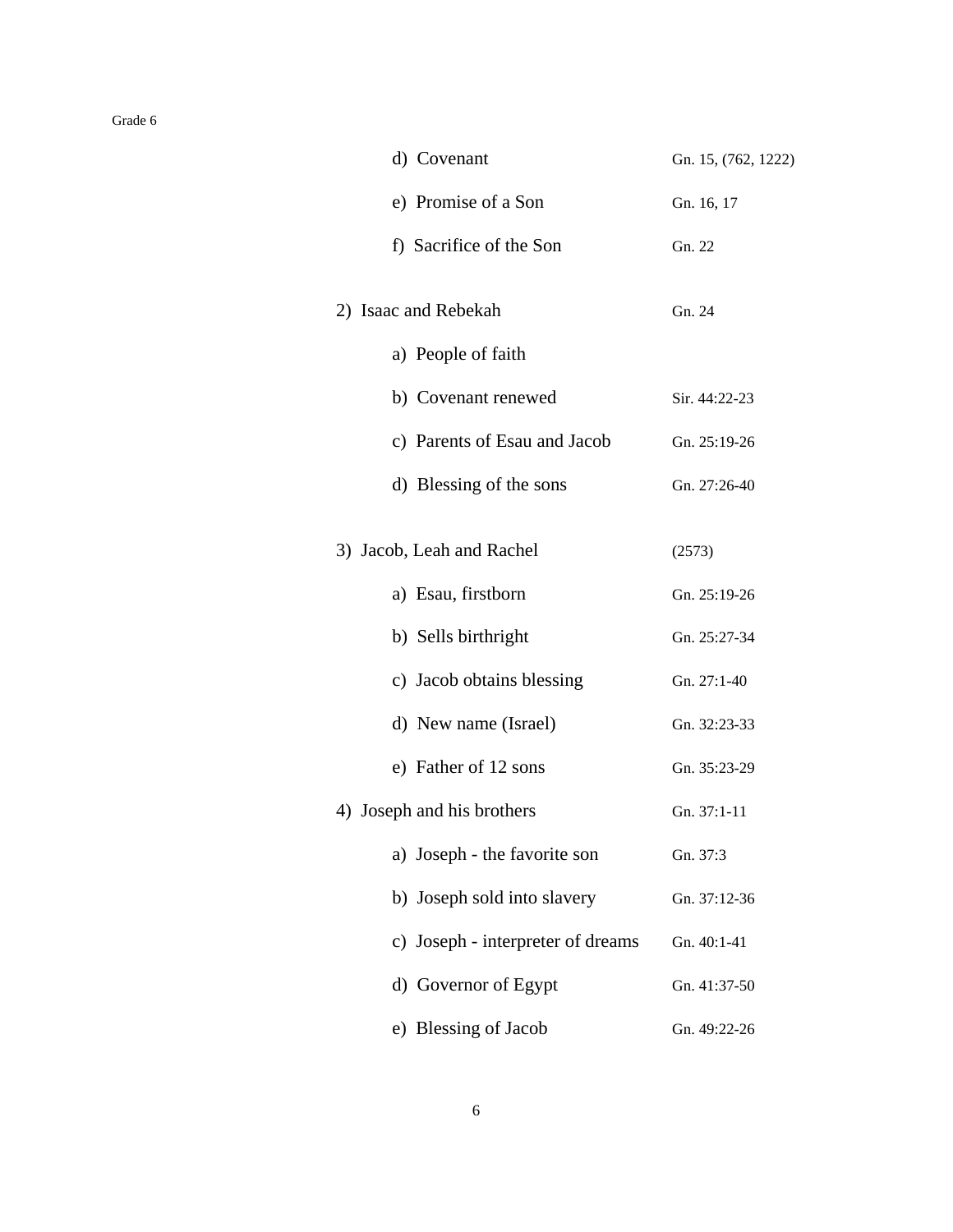| d. Moses, Exodus, and the Covenant                      |                          |
|---------------------------------------------------------|--------------------------|
| 1) Early life                                           | Ex. 2                    |
| a) Oppression of Israelites                             | Ex. 1:8-22               |
| b) Love and care of Moses=<br>mother                    | Ex. 2:1-10               |
| 2) Leader of Israel                                     |                          |
| a) God's call                                           | Ex. 3:2-6, Sir. 45:1-5   |
| b) God's plan for Moses                                 | Ex. 3:7-10               |
| c) Moses and Aaron before<br>Pharaoh                    | Ex. 5, 6:28 - 7:7        |
| d) Conflict with Pharaoh                                | $Ex. 5 - 11$             |
| e) Passover Ritual                                      | Ex. 12:1-29, Heb. 11:28  |
| f) Departure/Exodus from Egypt                          | Ex. 12:30-38             |
| g) Crossing of the Red Sea                              | Ex. 14:10-22             |
| h) God provides for his people<br>(the manna and quail) | Ex. 16:1-36              |
| i) Meeting with God at Mt. Sinai                        | Ex. 19                   |
| j) The Ten Commandments                                 | Ex. 20-23                |
| k) The Covenant is sealed                               | Ex. $24:1-11$            |
| 1) Forty Years Wandering<br>in the Desert               |                          |
| (1) The Tent of Meeting                                 | Ex. 25:1-6; 40:1-5,34-38 |
| $(2)$ The Ark of the Covenant Ex. 25:10-16              |                          |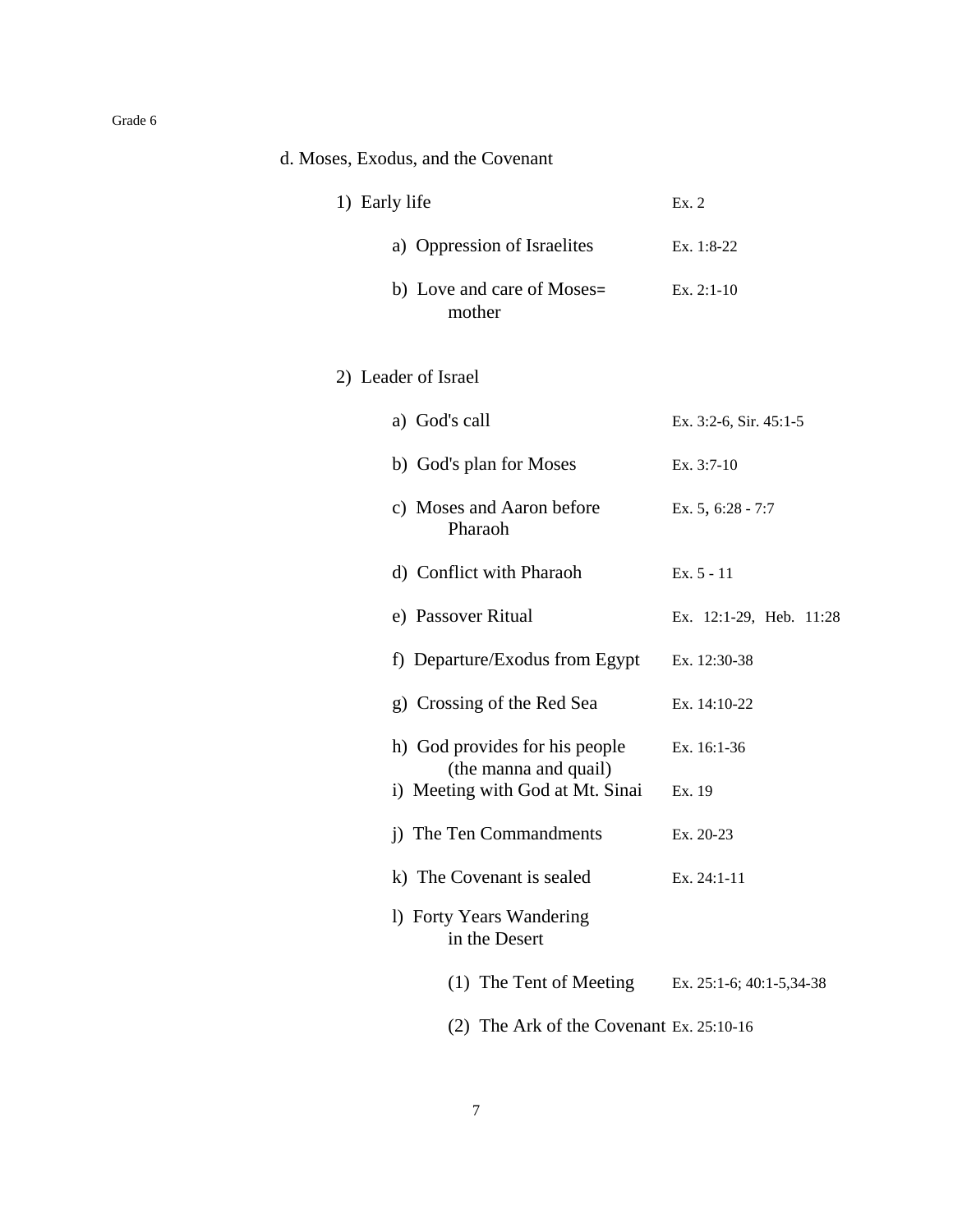m) Death of Moses Dt. 34:5-7

### **III**. **LITURGICAL YEAR** (1163-73, 1194)

#### A. DEFINITION

The cycle of feasts and seasons celebrating the events of the life of Jesus Christ and his presence in the Church.

#### B. SUNDAY

The Lord=s day is the day on which we celebrate the Resurrection of Jesus Christ.

We go to Mass on this day to give praise and thanks to God.

This is the heart of the Church=s life.

#### C. ORDINARY TIME: liturgical color is green for hope, growth, life.

- 1. Time in the winter between Christmas time and Lent.
- 2. Time in the summer and fall from Pentecost to the Feast of Christ the King.
- 3. Refers to ordinal, counted time.
- 4. Time to hear the Scriptures proclaimed inviting us to live out the mysteries of our faith and the message of the Gospels.
	- a. Cycle A Gospel of St. Matthew
	- b. Cycle B Gospel of St. Mark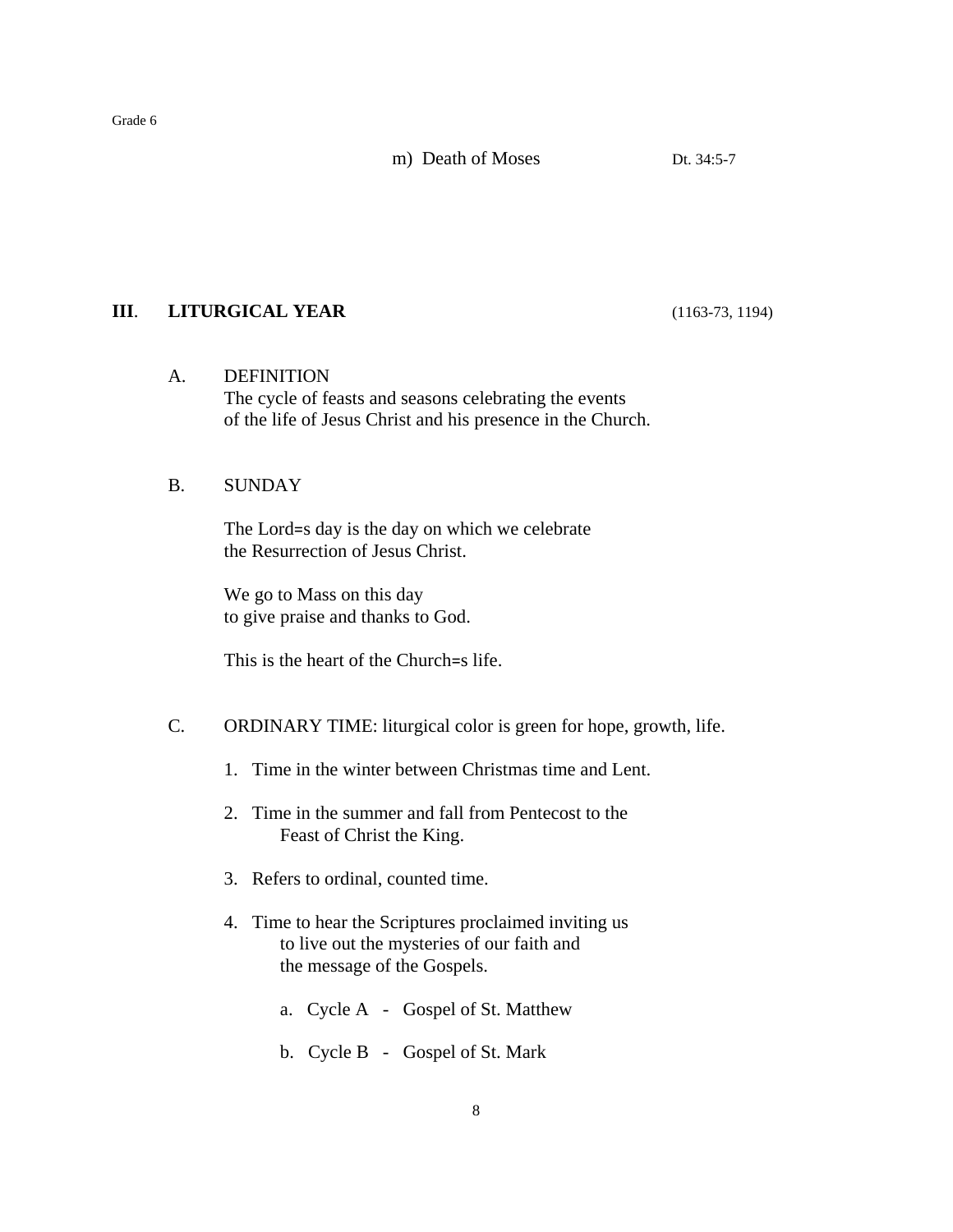c. Cycle C - Gospel of St. Luke

#### D. ADVENT (524)

- 
- 1. Liturgical color is purple for preparation, sorrow for sin
- 2. Begins the Liturgical Year
- 3. Period of four weeks of preparation for the birth of Jesus Christ, Christmas
	- a. Prayers and Scripture readings emphasize the coming of Jesus Christ
	- b. First part of Advent focuses on his Second Coming at the end of time
	- c. Second part of Advent focuses on his coming into human history in Bethlehem

#### 4. Advent symbols

- a. Advent Wreath
- b. Jesse Tree

#### E. CHRISTMAS

1. Liturgical color is white for joy, glory, innocence

| 2. The Birth of Jesus Christ | Mt. 1:18 - 2:23 |
|------------------------------|-----------------|
| SAINTS AND HOLY PEOPLE       | (1173)          |

Special days to honor saints are ranked and celebrated in different degrees.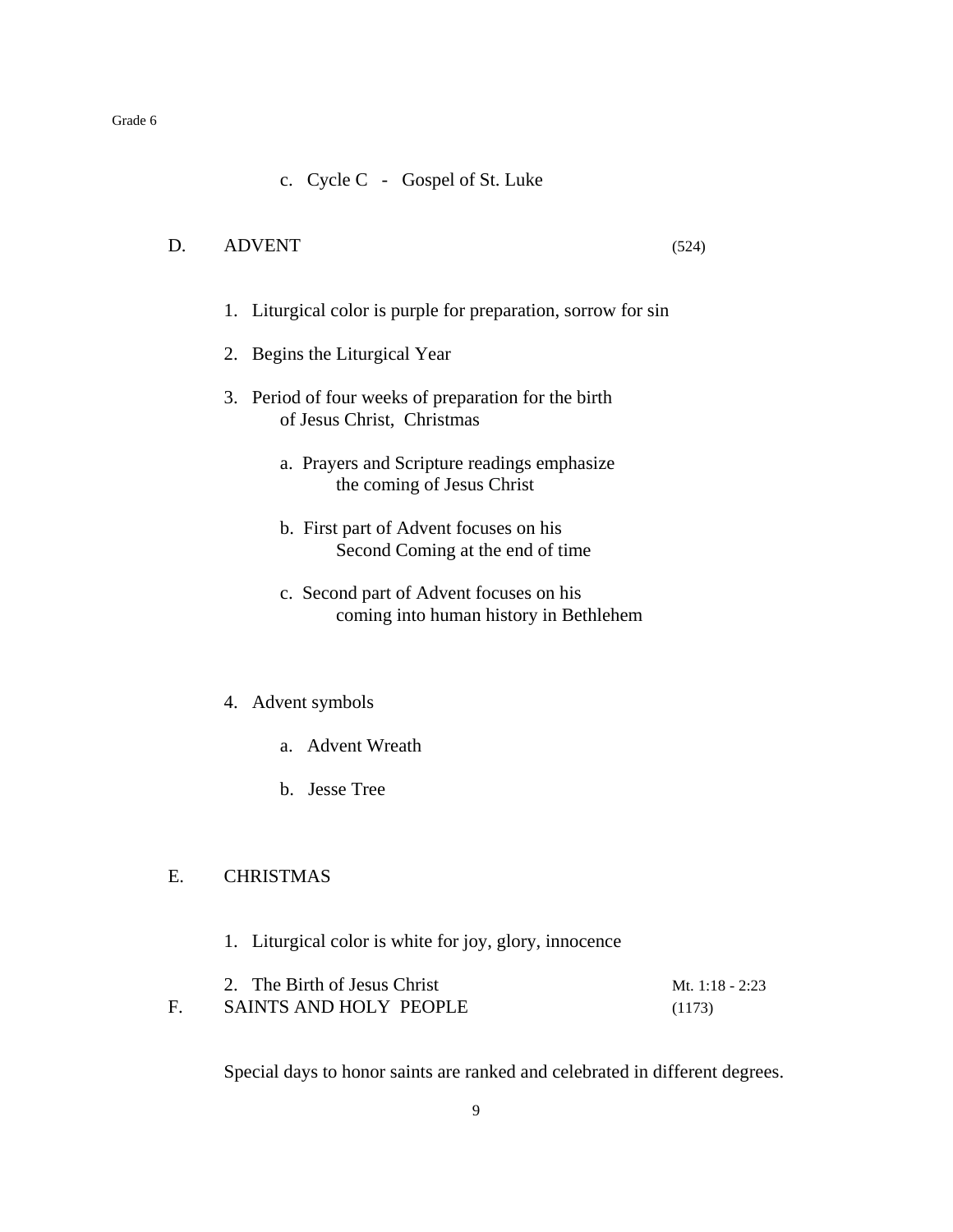| Solemnity: | liturgies celebrating events, beliefs, and personages<br>of principle importance and universal significance<br>in salvation history                         |
|------------|-------------------------------------------------------------------------------------------------------------------------------------------------------------|
| Feast:     | liturgies of minor importance                                                                                                                               |
| Memorial:  | liturgies celebrating minor events in the life of the<br>Blessed Virgin Mary and of saints significant to<br>a local country, church or religious community |

#### **August 30: St. Jeanne Jugan**

Sometimes called Sister Mary of the Cross, St. Jeanne Jugan was a French nun and founder of the Little Sisters of the Poor. She grew up during the French Revolution, a time when the Catholic faith was outlawed. Her mother secretly instructed her children in the catechism and Jeanne became a maid in the house of a devout Christian noble-woman. In 1817, Jeanne entered the Third Order of St. John Eudes as a laywoman. She worked as a nurse and again as a servant, always joyful and humble in the face of menial work. In 1839, Jeanne took in an elderly blind woman and cared for her in her own home. By 1841, she had taken in so many elderly people that she needed to rent space in a nearby convent. This was the beginning of the Little Sisters of the Poor, dedicated to caring for abandoned elderly women. St. Jeanne went door to door and begged for money and food to give to these women. Although a priest refused to allow St. Jeanne to head up the order, a later investigation revealed her role in founding the community. Soon, more communities were founded throughout France. At the time of her death in 1879, there were 2,500 Little Sisters in Europe and North America.

#### **September 30: Memorial of St. Jerome, Priest and Doctor**

Jerome was a man of extremes. His real name was Eusebius Hieronymus Sophronius. He was born around 345 A.D. in the area of present day Yugoslavia. His Christian family was able to send him to Rome at the age of twelve for a good education. There he excelled in Hebrew, Latin, and Greek. After a period of time in the desert, he was ordained a priest. He spent much time counseling his friends in the spiritual life. Later, Pope Damasas, realizing his talents, commissioned Jerome to translate the Bible from Hebrew and Greek into Latin. His translation was called the Vulgate. The Vulgate became the official biblical text of the Catholic Church.

#### **October 15: St. Teresa of Avila, Virgin and Doctor**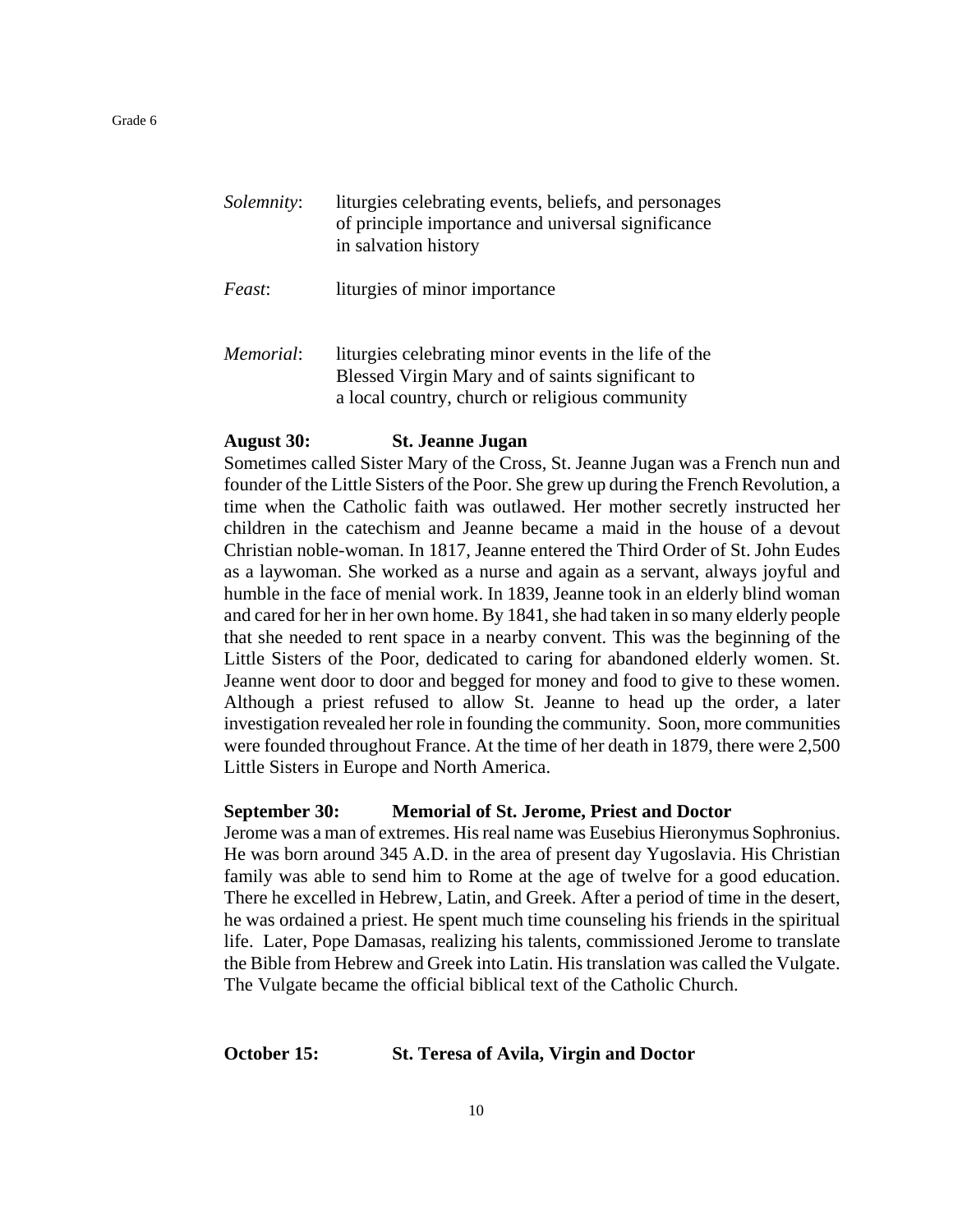St. Teresa was born into a rich Spanish family in 1515. When she was fourteen, her mother died and her father sent her to be educated by the Augustinian Sisters. She eventually decided to enter the Carmelites. Her early years were marked by illness and migraines, and she often found it difficult to pray. Years later she received help from two deeply spiritual persons, St. Francis Borgia and St. Peter Alcantara. Through their encouragement, she made great progress in her prayer life and began to experience ecstatic visions. After this period, she led a reform of her Carmelite order because she felt the spiritual life of the order was hurting. She traveled throughout Spain and reformed many religious houses, aided by St. John of the Cross. Teresa wrote extensively, including the great work of mystical spiritualism, *Interior Castle*. She died in 1582 and was named a Doctor of the Church by Pope Paul VI in 1970.

#### **October 17: St. Margaret Mary Alacoque**

Margaret Mary was born in 1647 into a well-known family in Burgundy, France. Desiring to dedicate her life to the service of God, she entered the Visitation Convent at Paray-Le-Monial at the age of twenty-two. She had a great devotion to the Sacred Heart of Jesus. As a gift from Jesus, she received private revelations from him. Through her intercession, devotion to the Sacred Heart of Jesus spread throughout Europe. In 1765, this devotion to the Sacred Heart was approved for liturgical observance by the Pope.

*Jesus' message was, "See this heart which has loved so much and received so little love in return ... tell everyone that I really love them and I want to be loved in return. If you love me, pray and sacrifice for those who do not believe in my love or do not care about my love.*"

#### **November 30: Feast of St. Andrew, Apostle**

St. Andrew was one of the Twelve Apostles and the brother of St. Peter. In the Gospel of Matthew, Jesus sees Andrew and Peter (called Simon) fishing and calls out to them, "Come after me, and I will make you fishers of men" (Matthew 4:18-20). In the Gospels of John, we are told that Andrew was a disciple of John the Baptist. When John pointed to Jesus and said, "Behold the Lamb of God," Andrew left John to follow Jesus (John 1:35-40). However, we know very little about his life in the early Church. It is commonly believed that he preached the Gospels in Greece and Turkey and was crucified at Patras. The Christmas Anticipation Prayer begins on the Feast of Saint Andrew.

#### **December 3: St. Francis Xavier**

St. Francis Xavier was born in Spain in 1506. A student of St. Ignatius Loyola, he and St. Ignatius co-founded the Society of Jesus, known as the Jesuits, in 1534. They desired to send out missionaries all over the world. St. Francis spent much of the rest of his life founding missions in Asia, especially in India. His work throughout India,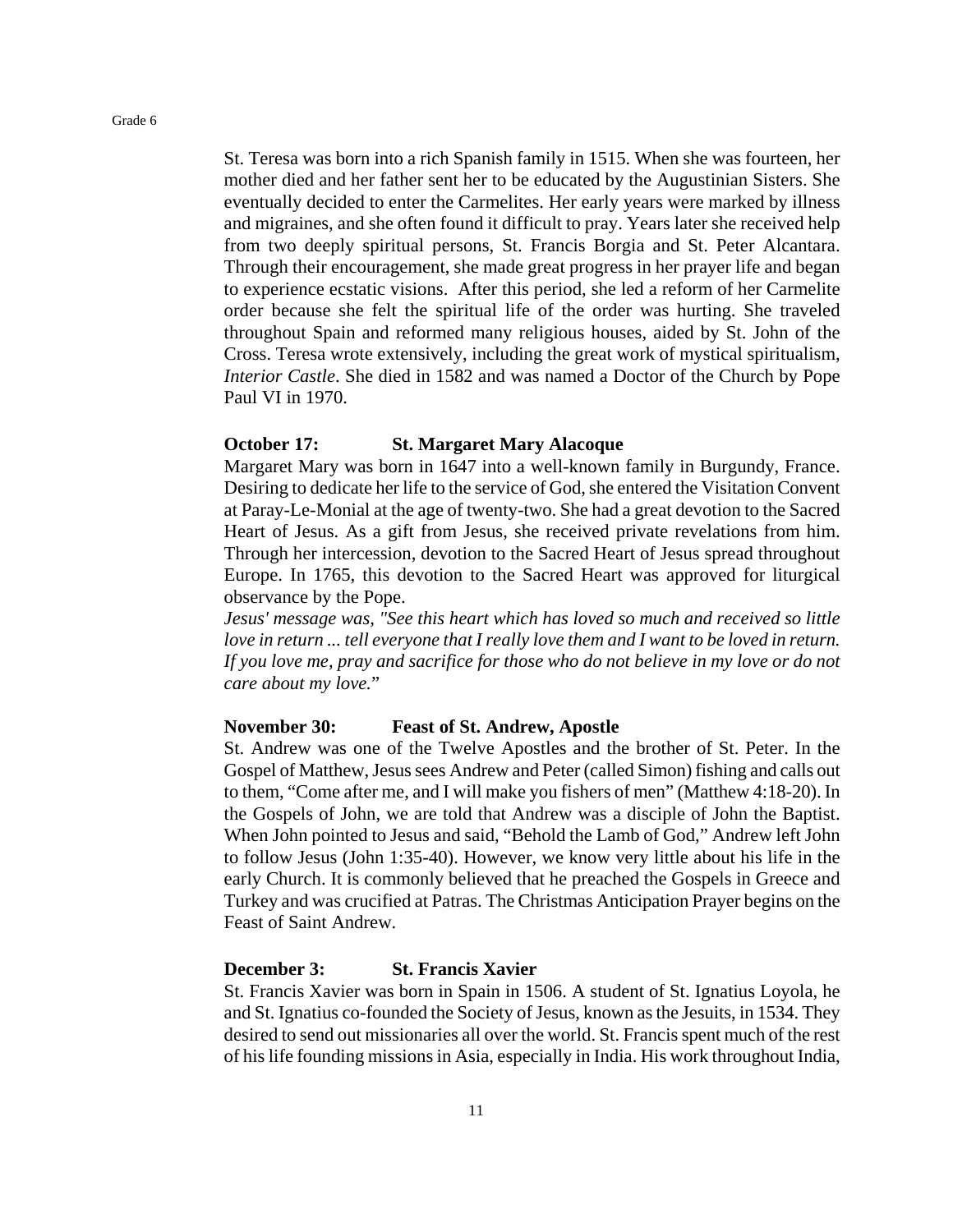Japan and Malaysia was very hard since he lived amongst the poor and ministered to the sick. He died on an island near Hong Kong in 1552.

#### **December 26: St. Stephen, First Martyr**

Stephen, Protomartyr (New Testament), was a Jew raised beyond the area of Palestine. His life was influenced by Greek culture. His name in Greek means "crown." Stephen was one of the seven men designed for special tasks in the Acts of the Apostles. (Acts 6:1-6) Like Jesus, the deacon Stephen was accused of blasphemy. This young deacon delivered an eloquent speech in defense of Christian beliefs. As a result, he angered the Jews. He was condemned to death by stoning. St. Stephen is the first martyr recorded in the New Testament.

#### **January 4: St. Elizabeth Ann Seton**

Elizabeth Ann Bayley was born in 1774 in New York. She was raised in the Episcopal Church, and after her mother died she was influenced greatly by the charitable works of her step-mother. When she was 19, she married a wealthy businessman named William Seton. They had five children. Inspired by St. Vincent de Paul, she founded a ladies group committed to charity towards the poor. When her husband became sick in 1803, they traveled to Italy to see doctors. After his death, she became a Catholic in 1805 because of the influence of the Italian family with whom she stayed. Elizabeth Ann Seton opened a school in Baltimore, the first Catholic school in America, and started a community of sisters called the Sisters of Charity. She died in 1821 and was canonized in 1975. She was the first native-born North American to be raised to sainthood.

#### **January 5: St. John Neumann**

Born in Bohemia on March 20, 1811, John dedicated his life to missionary work in the United States especially in Ohio, Pennsylvania, and Maryland. He was ordained a priest in New York in 1836 and first worked with German immigrants near Niagara Falls. As a priest and later as a bishop, he worked tirelessly to educate the members of the Church. He became Bishop of Philadelphia in 1853. He increased the number of parochial schools in Philadelphia, founding the first Catholic diocesan school system in the US. He also instituted the Forty Hours Devotion, and constructed a cathedral. Bishop Neumann died on January 5, 1860, at the age of 48 when he collapsed from a sudden stroke. He was beatified in 1963, and canonized by Pope Paul VI in June 1977.

#### **IV. MARY**

A. Dogmas believed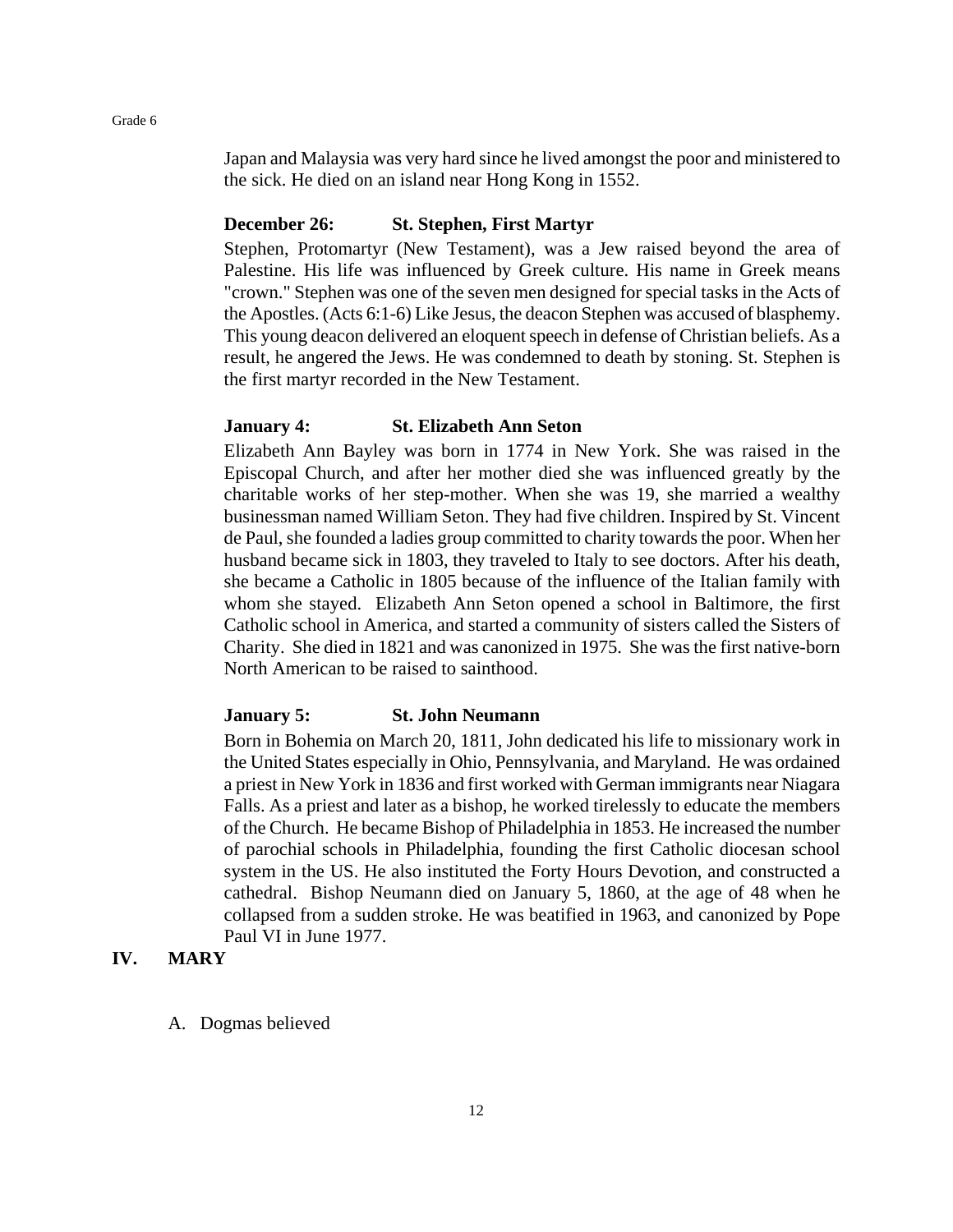|    | 1. The Immaculate Conception | $(490-94)$      |
|----|------------------------------|-----------------|
|    | 2. Mary=s Divine Motherhood  | (495)           |
|    | 3. The Virgin Birth          | (496, 499, 510) |
|    | 4. The Assumption            | (966, 974)      |
| Β. | DAYS IN HONOR OF MARY        | (1172)          |

#### **August 15 Solemnity of the Assumption**

Pope Pius XII, on November 1, 1950, infallibly defined what Catholics always believed: Mary was assumed body and soul into heaven. (CCC #966)

#### **September 8 Feast of the Birth of Mary**

Mary was the daughter of Saints Ann and Joachim. They prayed that God would bless them with a child, and He rewarded their faithfulness with a daughter set apart to be the mother of the Son of God. Because of this, she was conceived and born immaculate and full of grace. We do not know from the Gospels the exact date of Mary's birth. However, Christians have celebrated it on September  $8<sup>th</sup>$  since the  $7<sup>th</sup>$ century. Mary's birth is one of only three celebrated on the liturgical calendar.

#### **September 15 Memorial of Our Lady of Sorrows**

Today, we remember how Mary, as the mother of Jesus, suffered greatly. There are seven events in particular that we recognize, called the Seven Sorrows. The Sorrows, which are all found in the Gospels, are the prophecy of Simeon (Lk. 2:34- 35), the flight into Egypt to escape Herod (Mt. 2:13-21), the loss of Jesus for three days in the Temple (Lk. 2:41-50), meeting Jesus on the road Calvary (Jn. 19:17), the crucifixion and death of Jesus (Jn. 19:18-30), holding Jesus when He was taken down from the cross (Jn. 19:39-40), and Jesus laid in the tomb (Jn. 19:40-42). St. Bernard wrote, "Truly, O Blessed Mother, a sword has pierced your heart…He died in body through a love greater than anyone had known. She died in spirit through a love unlike any other since His." Our Lady of Sorrows, pray for us.

#### **October 7 Memorial of Our Lady of the Rosary**

This feast was established by Saint Pius V. Pope Gregory XIII later named this the Feast of the Holy Rosary. This feast invites everyone to meditate upon the mysteries of Christ, following the example of the Blessed Virgin Mary who was so singularly associated with the incarnation, passion and glorious resurrection of the Son of God. (Christian Prayer, 1976, p. 1285)

#### **November 19 Our Lady of Divine Providence**

On November 19, 1969 Pope Paul VI declared Our Lady Mother of Divine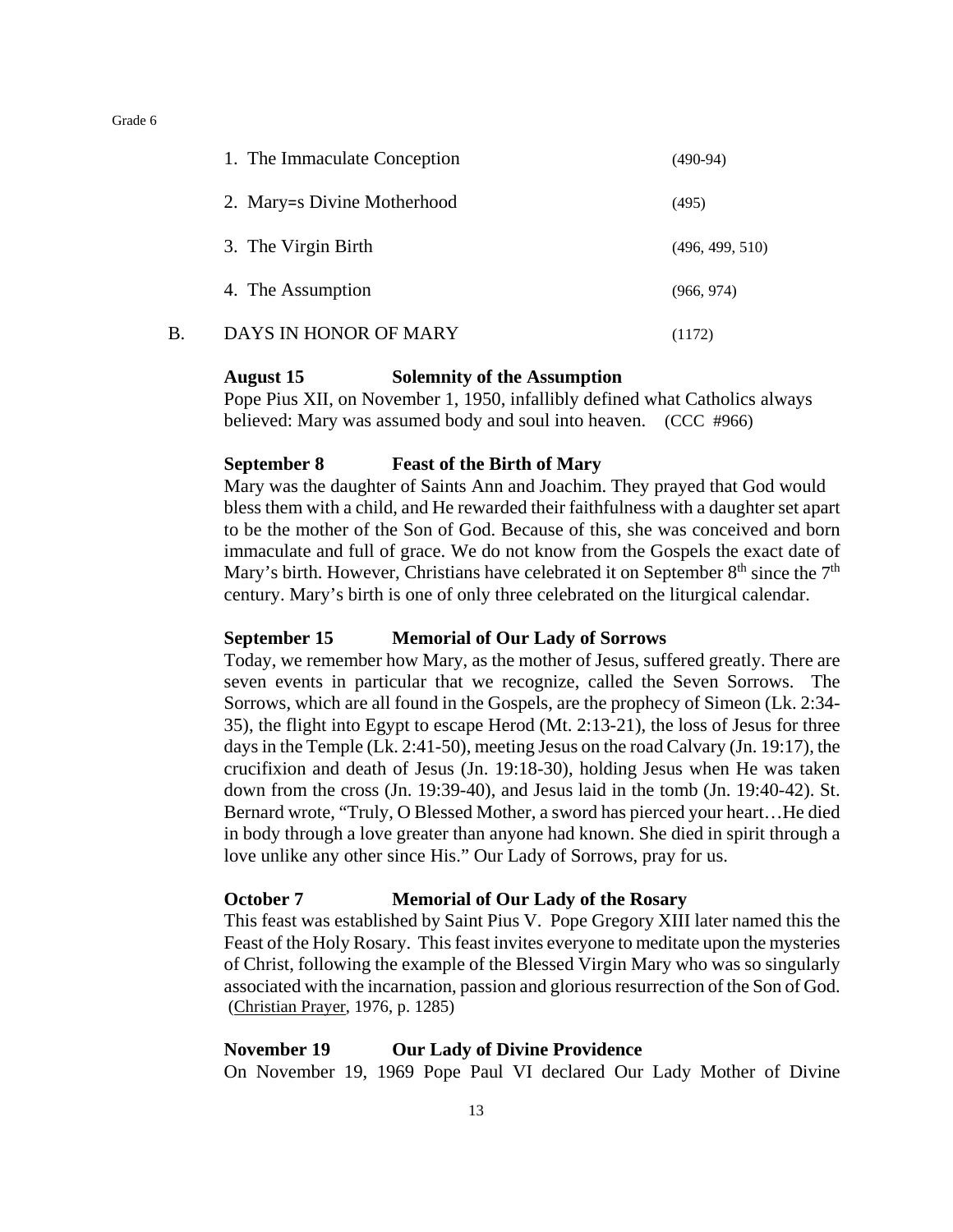Providence principal patroness of the island of Puerto Rico, since November 19 was the date that the island was discovered. The image of Our Lady that is so special to the people of Puerto Rico shows the Divine Child sleeping peacefully in the Virgin Mary=s arms. However, the name and worship of Our Lady of the Divine Providence originated in Italy in the  $12<sup>th</sup>$  century, then spread to Spain and then to Puerto Rico.

#### **November 21 Memorial of the Presentation of Mary**

The Presentation of Mary is a unique feast day. Although the event is not in the Bible, we learn from other sources that Mary's parents, Ann and Joachim, offered Mary to God in the Temple when she was only three years old. We celebrate this event because it helps us to understand Mary's unique holiness, which was nurtured from the very beginning of her life.

#### **December 8 Solemnity of the Immaculate Conception**

Under the title of the Immaculate Conception, Mary is revered as the patroness of the United States and of the Archdiocese of Philadelphia. In 1854, Pope Pius IX declared: AFrom the first moment of her conception, the Most Blessed Virgin Mary, by a unique grace and privilege of God and in view of the merits of Jesus Christ, the Savior of the human race, was preserved from all stain of Original Sin. @ (CCC #490-91)

#### **December 12 Feast of Our Lady of Guadalupe**

Our Lady appeared to Juan Diego, a poor Mexican Indian, on December 9, 1531. Mary told Juan to build a Church. Juan went to the Bishop to tell him the Lady=s request. The bishop did not believe him. Three days later, when Juan again went to the bishop and opened his cloak to give to the Bishop roses which the Lady had arranged in Juan=s cloak, there was a picture of Mary on his cloak. The Bishop believed and built a church in honor of Mary. We honor Our Lady of Guadalupe because we recognize her concern for all people especially the suffering and the poor. December 9 is the feast of Saint Juan Diego. She is the patroness of the Americas.

#### **January 1 Solemnity of Mary, Mother of God**

This feast of Mary is considered to be one of the oldest and most important feasts of Our Lady. In 431, the Council of Ephesus met to correct false teachings about Christ's divinity. The Council affirmed that Jesus is true God and true man. Since Mary is the Mother of Jesus, who is the Second Person of the Blessed Trinity, she can truly be called the Mother of God. Devotion to Mary as the Mother of God continued to spread from this time to the present.

C. PRAYERS

1. The *Hail Mary*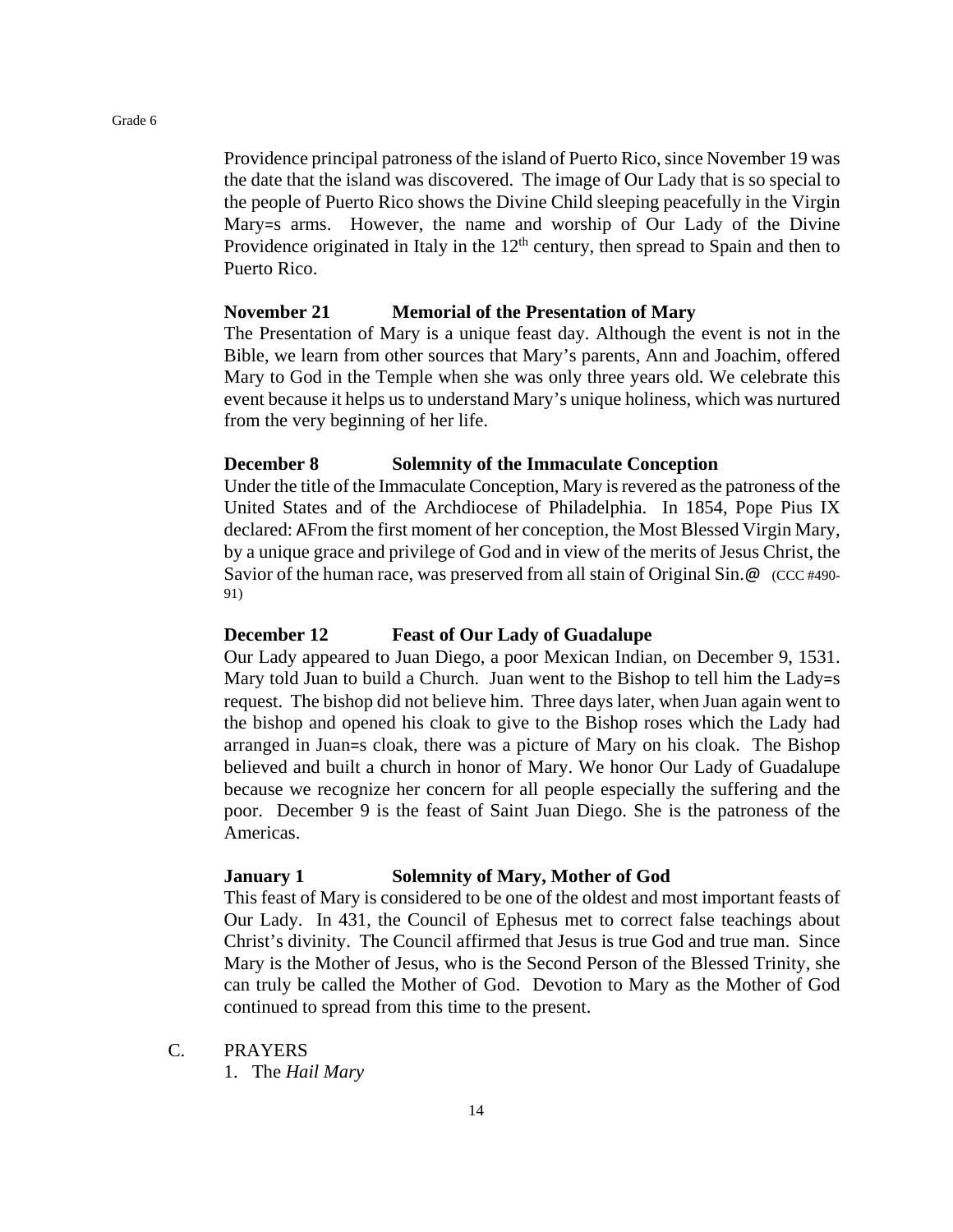- 2. The *Hail Holy Queen*
- 3. The *Rosary*
- 4. The *Memorare*
- 5. The *Angelus / Regina Coeli*
- 6. The *Magnificat*

# **V. PRAYER**

| A. | <b>DEFINITION</b>                          | Lk. 11:1-4                                          |
|----|--------------------------------------------|-----------------------------------------------------|
| B. | <b>KINDS</b>                               | Lk. 11:5-13<br>(2700, 2704, 2709-19,<br>$2721 - 24$ |
|    | 1. Communal                                |                                                     |
|    | a. Eucharistic Liturgy                     | Lk. 5:16                                            |
|    | b. Liturgy of the Hours                    | (1174, 1196)                                        |
|    | 2. Private, personal                       | Mt. 18:19-20                                        |
|    | a. Biblical prayer                         | (NCD #14), Ps. 139                                  |
|    | 1) Reading and meditating on<br>scriptures | Ps. 27                                              |
|    | 2) Use of the Old Testament<br>Psalms      | Ps. 25, (2585-89)                                   |
|    | b. Other forms (See Prayer Appendix)       |                                                     |
|    | The AJesus Prayer@<br>1)                   |                                                     |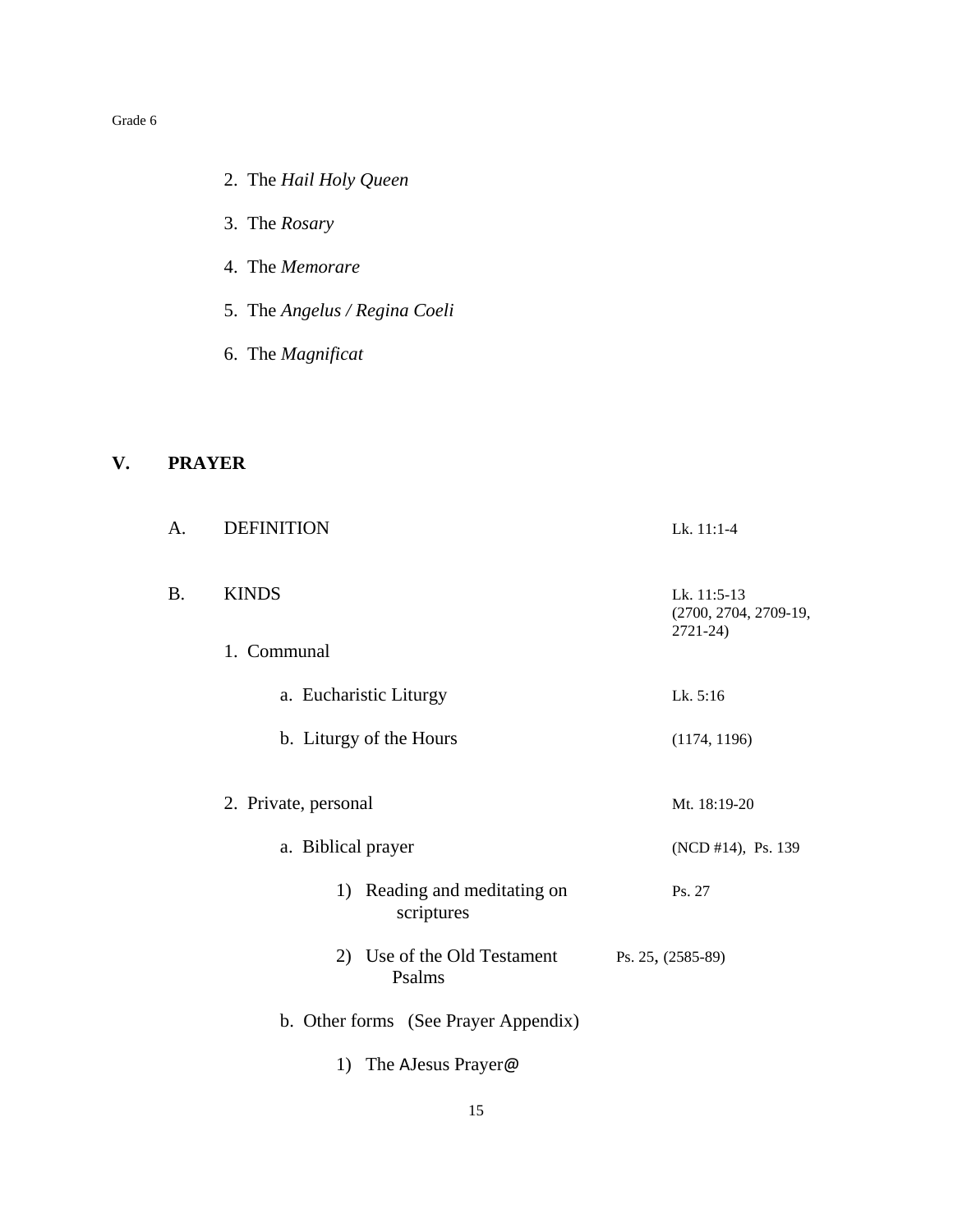- 2) Praying in Common (Choral Speech)
- 3) Song and Gesture
- 4) Meditation
- 5) Aspirations

#### C. PURPOSE OF PRAYER

|     |             | 1. Adoration        | $(2626-28, 2639)$ |
|-----|-------------|---------------------|-------------------|
|     |             | 2. Thanksgiving     | $(2637-38)$       |
|     |             | 3. Petition         | $(2629-36)$       |
|     |             | 4. Contrition       | $(2631, 2850-54)$ |
| VI. |             | <b>SACRAMENTALS</b> |                   |
|     | $A_{\cdot}$ | Definition          | (1677)            |
|     | <b>B.</b>   | Kinds               | $(1671-73)$       |

#### **VII. SOCIAL JUSTICE**

*AThe commitment to human life and dignity, to human rights and solidarity, is a calling all Catholic educators must share with their students. It is not a vocation for a few religion teachers, but a challenge for every Catholic educator and catechist.@*

*Sharing* Catholic Social Teaching *Challenges and Directions*, USCC, 1998, p. 7

*Major Themes:*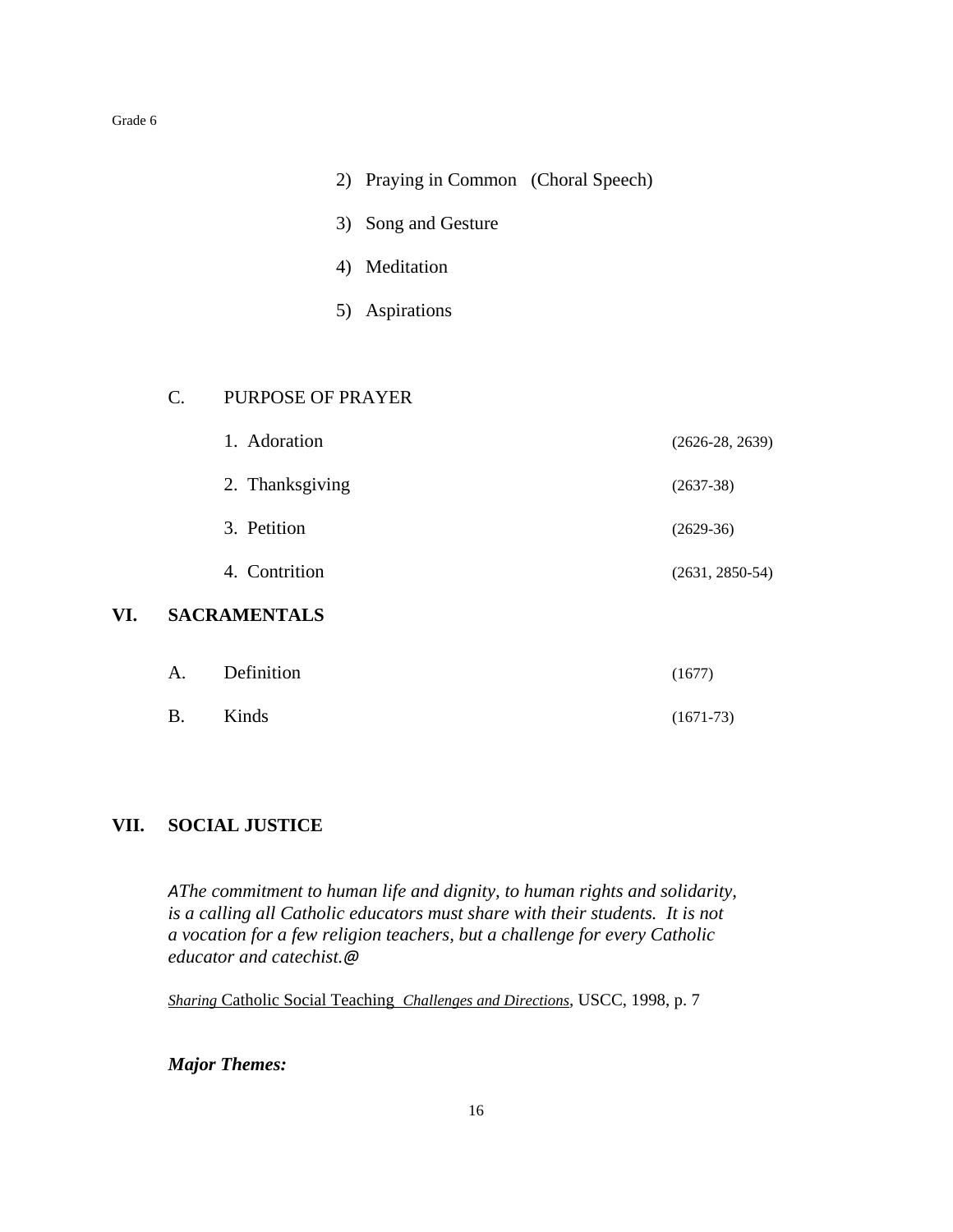**The Life and Dignity of the Human Person Call to Family, Community and Participation Rights and Responsibilities of the Human Person Option for the Poor and Vulnerable**

#### A. AWARENESS OF THE BASIC DIGNITY OF EACH PERSON

- 1. Discuss appropriate ways to show respect for life in all its stages.
- 2. Discuss ways to peacefully resolve peer conflicts.
- 3. Celebrate birthdays and cultural and ethnic heritage.
- 4. Discuss ways to show respect for all members of a family.

#### B. RESPOND TO COMMUNITY NEEDS

- 1. Participate in parish and/or school collections: food, clothing, toys, etc.
- 2. Connect with Archdiocesan Social Service Agencies

For further ideas see From the Ground Up *Teaching Catholic Social Principles in Elementary Schools*, NCEA, 1999.

# *Second Semester*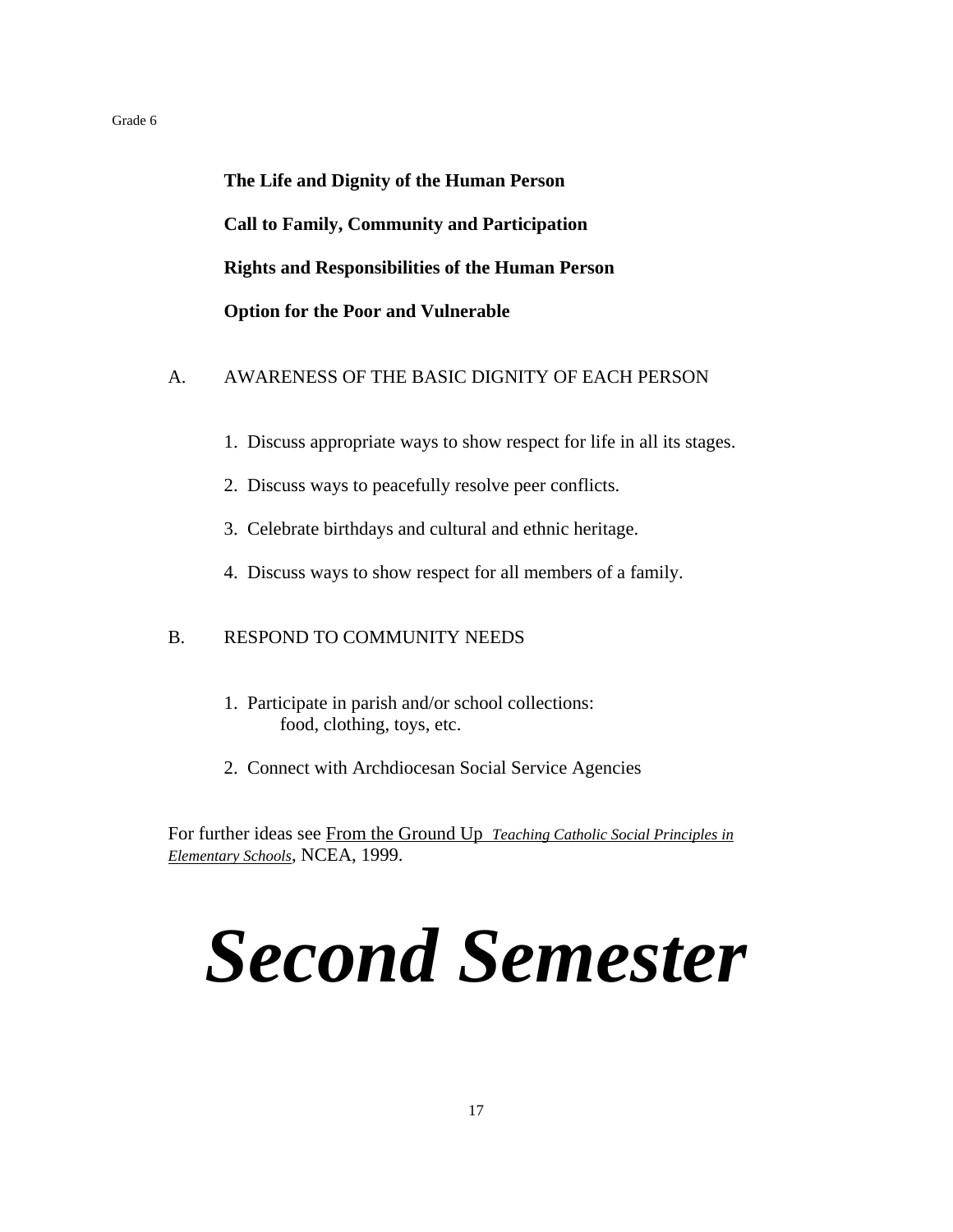# **I. OLD TESTAMENT**

#### A. MAJOR PERSONS AND EVENTS

#### 1. Joshua

| <b>Successor to Moses</b><br>$a_{-}$<br>laying on of hands | Nm. 27:18-23, Sir. 46:1 |
|------------------------------------------------------------|-------------------------|
| b. Entered Promised Land (Canaan)                          | Jos. 1:1-5,12           |
| c. Unified the people                                      | Jos. $1:10-18$          |
| d. Destroyed Jericho                                       | Jos. $6:1-27$           |
| e. Conquered Canaan                                        | Jos. 10-12              |
| f. Covenant at Shechem                                     | Jos. $24:1-28$          |
| g. Death                                                   | Jos. 24:29-30           |
| h. Personal qualities                                      |                         |
| Courageous<br>1)                                           | Nm. 14:6-10             |
| Prophetic<br>2)                                            | Jos. 6:26-27            |
| Religious leader<br>3)                                     | Jos. $2:7$              |

# 2. Judges of Israel

a. Characteristics of the era

# 1) No central authority Jgs. 17:6<br>Jgs. 21:25 2) Spiritual decline Jgs. 2:16-18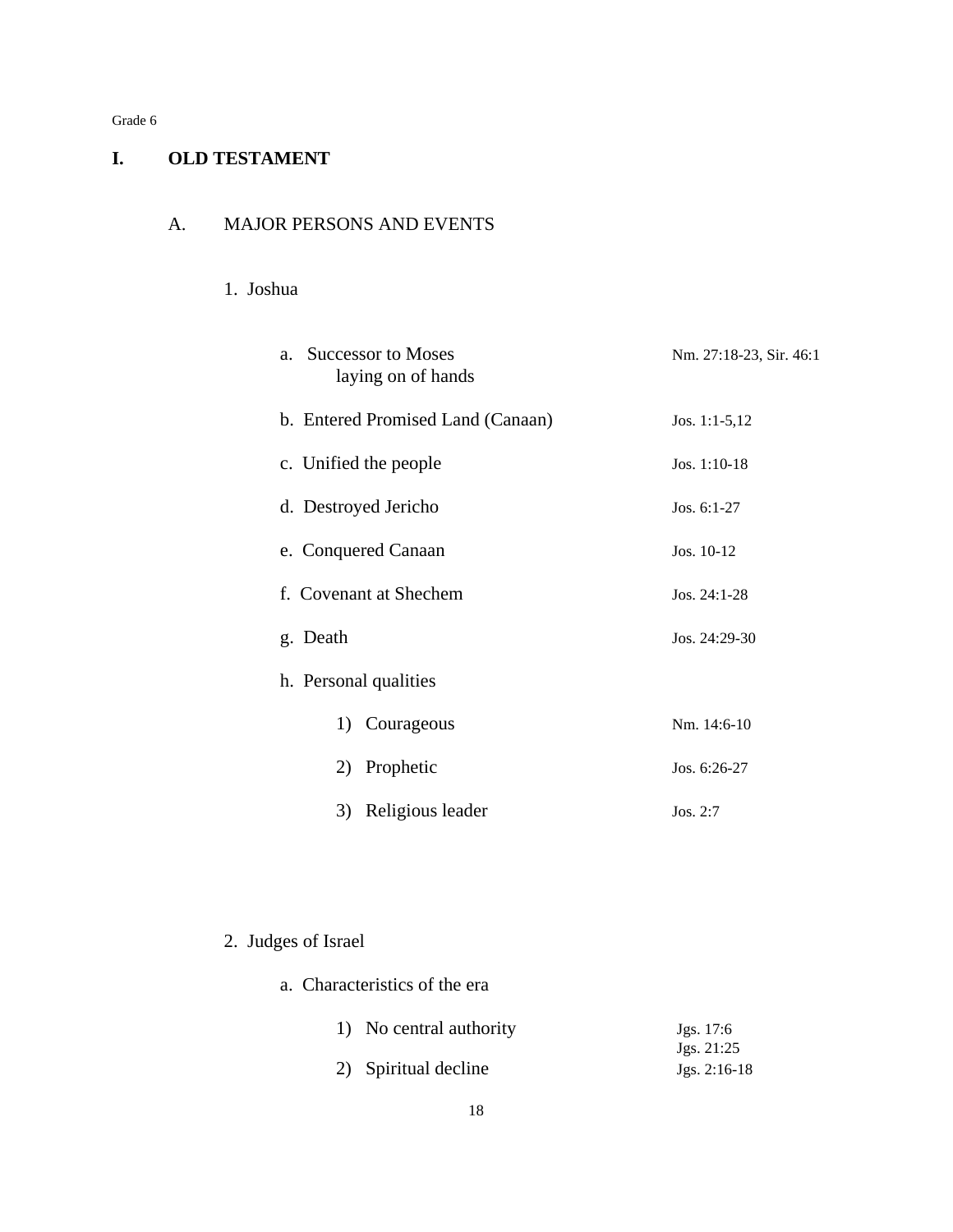| 3) Pattern of lifestyles of<br>Israelites in Canaan | Jgs. 18:1-31 |
|-----------------------------------------------------|--------------|
| a) Infidelity                                       |              |
| b) Punishment                                       |              |
| c) Repentance                                       |              |
| d) Deliverance                                      |              |
| b. The Judges                                       |              |
| 1) Charismatic leaders                              |              |
| 2) Ruled around 1250 B.C. to 1020 B.C.              |              |
| 3) Names                                            |              |
| a) Deborah & Barak                                  | Jgs. 4:4-9   |
| b) Gideon                                           | Jgs. 6:11-40 |
| c) Samson                                           | Jgs. 15:20   |
| d) Samuel                                           | 1 Sm. 7:15   |
| c. Major Judges                                     |              |

1) Deborah

|           | a) Prophetess and judge | Jgs. 4:4-14   |
|-----------|-------------------------|---------------|
|           | b) Song of triumph      | $Jgs. 5:1-31$ |
| 2) Gideon | c) Woman of trust       | Jgs. 6-8      |
|           | a) Man of faith         | Heb. 11:32    |
|           | b) Defeated Midianites  | $Jgs. 7-8:28$ |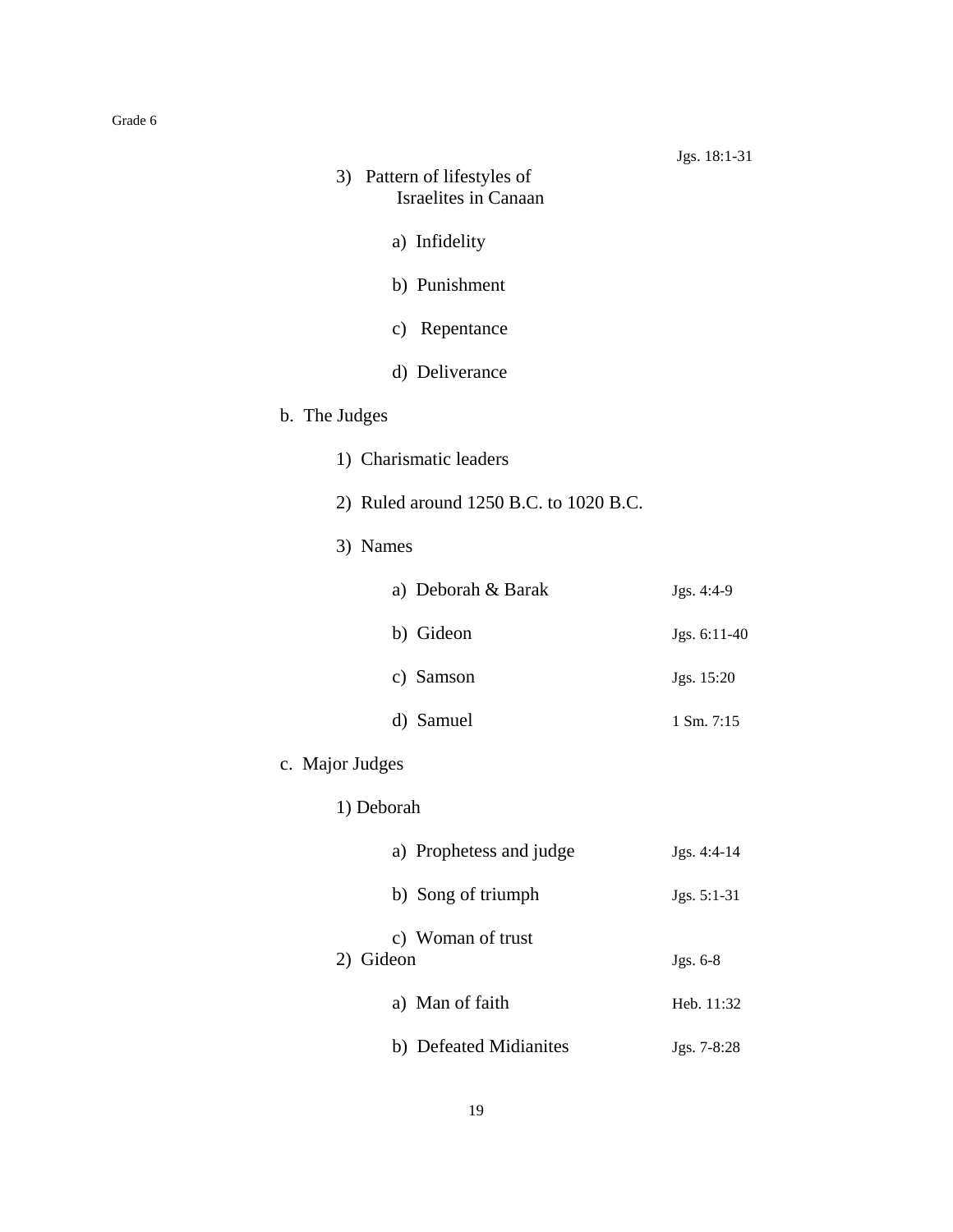# 3) Samson

| a) Man of contrasts:      | $Jgs. 15:1-18$ |
|---------------------------|----------------|
| obedient-victorious/      |                |
| disobedient-defeated;     |                |
| physically strong/        |                |
| morally weak              | $Jgs. 16:3-12$ |
|                           |                |
| b) Loss of strength       | Jgs. 16:4-31   |
| <b>Samson and Delilah</b> |                |
|                           |                |
| Death of Samson           | Jgs. 16:23-31  |

# 4) Samuel

| a) Dedicated to God              | $1$ Sm. $1:11-22$         |
|----------------------------------|---------------------------|
| b) Prophet, priest, and judge    | 1 Sm. 3:20-21, Sir. 46:13 |
| c) Last and greatest judge       | 1 Sm. 3.4.7               |
| d) God's revelation<br>to Samuel | $1 \text{ Sm. } 3:7-18$   |
| e) People demand a king          | 1 Sm. 8                   |

# 3. Kings of Israel

# a. Saul

| 1) First king of Israel    | $1 \text{ Sm. } 9:1-2$   |
|----------------------------|--------------------------|
| 2) Anointed as ruler       | $1 \text{ Sm. } 10:1-16$ |
| 3) Battles the Philistines | $1 \text{ Sm. } 17:1-58$ |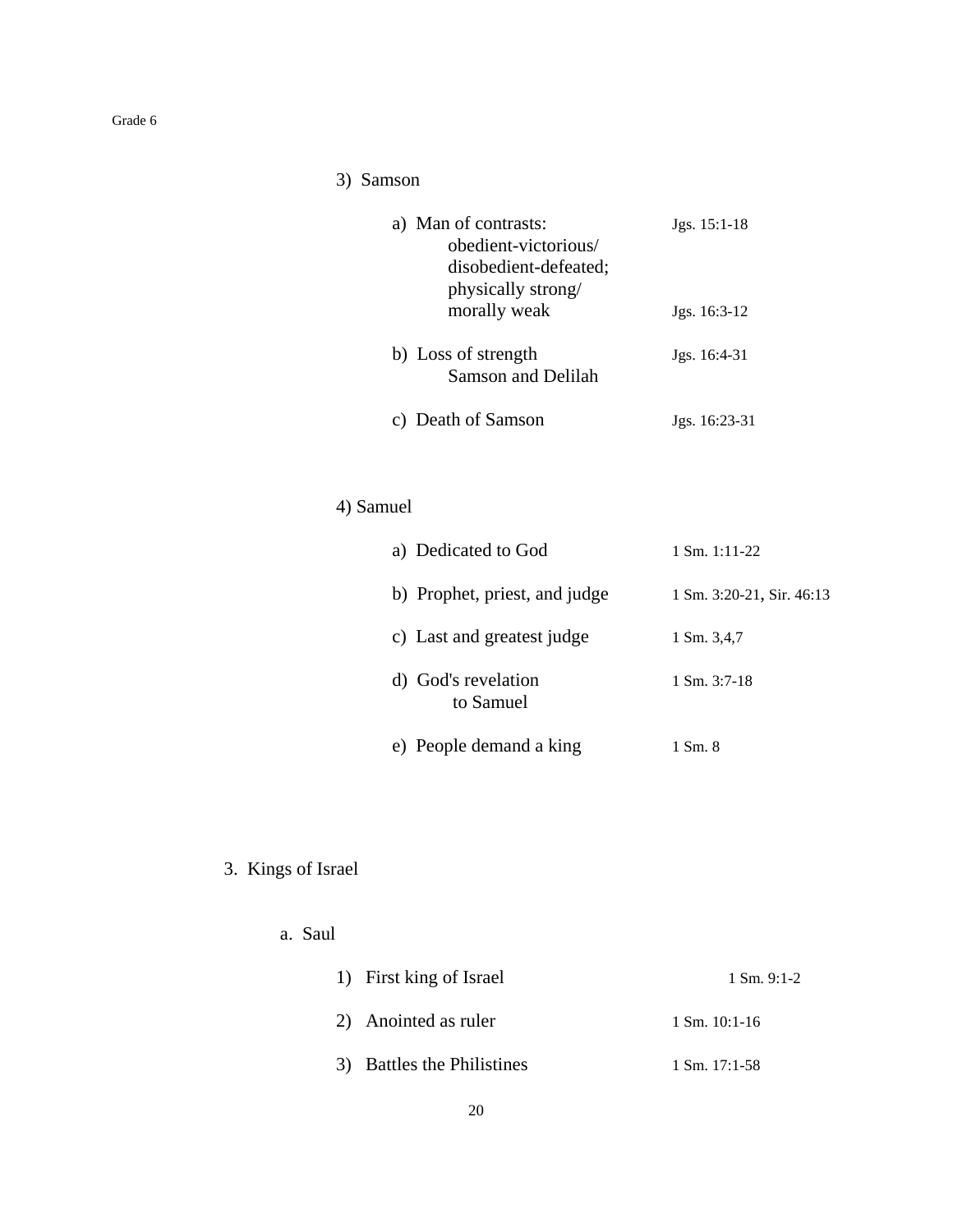|          | 4) Jealous of David                             | 1 Sm. 18:6-13            |
|----------|-------------------------------------------------|--------------------------|
|          | 5) Death of Saul                                | 1 Sm. 31:1-6             |
| b. David |                                                 |                          |
|          | 1) Early life                                   |                          |
|          | a) Son of Jesse                                 | Ru 4:17                  |
|          | b) Chosen by God,<br>Anointed by Samuel         | 1 Sm. 16:1-13, Sir. 47:2 |
|          | 2) Life under Saul                              |                          |
|          | Harpist<br>a)                                   | 1 Sm. 16:14-23           |
|          | b) Kills Goliath                                | 1 Sm. 17:4-49, Sir. 47:4 |
|          | c) Subdues Philistines                          | 1 Sm. 17:32-54           |
|          | 3) King of Israel                               |                          |
|          | a) Anointed king                                | 2 Sm. 5:1-5              |
|          | b) Strengthens kingdom                          | 2 Sm. 5:11-16            |
|          | c) Organizes worship                            | 1Chr. 15:1-29            |
|          | d) Blesses people                               | 2 Sm. 6:17-19            |
|          | e) Receives eternal<br>covenant                 | 2 Sm. 7:1-19             |
|          | f) Subdues many nations                         | 2 Sm. 8:1-18, 10:1-9     |
|          | g) Commits adultery and<br>is rebuked by Nathan | 2 Sm. 11:1-27, 12:1-15   |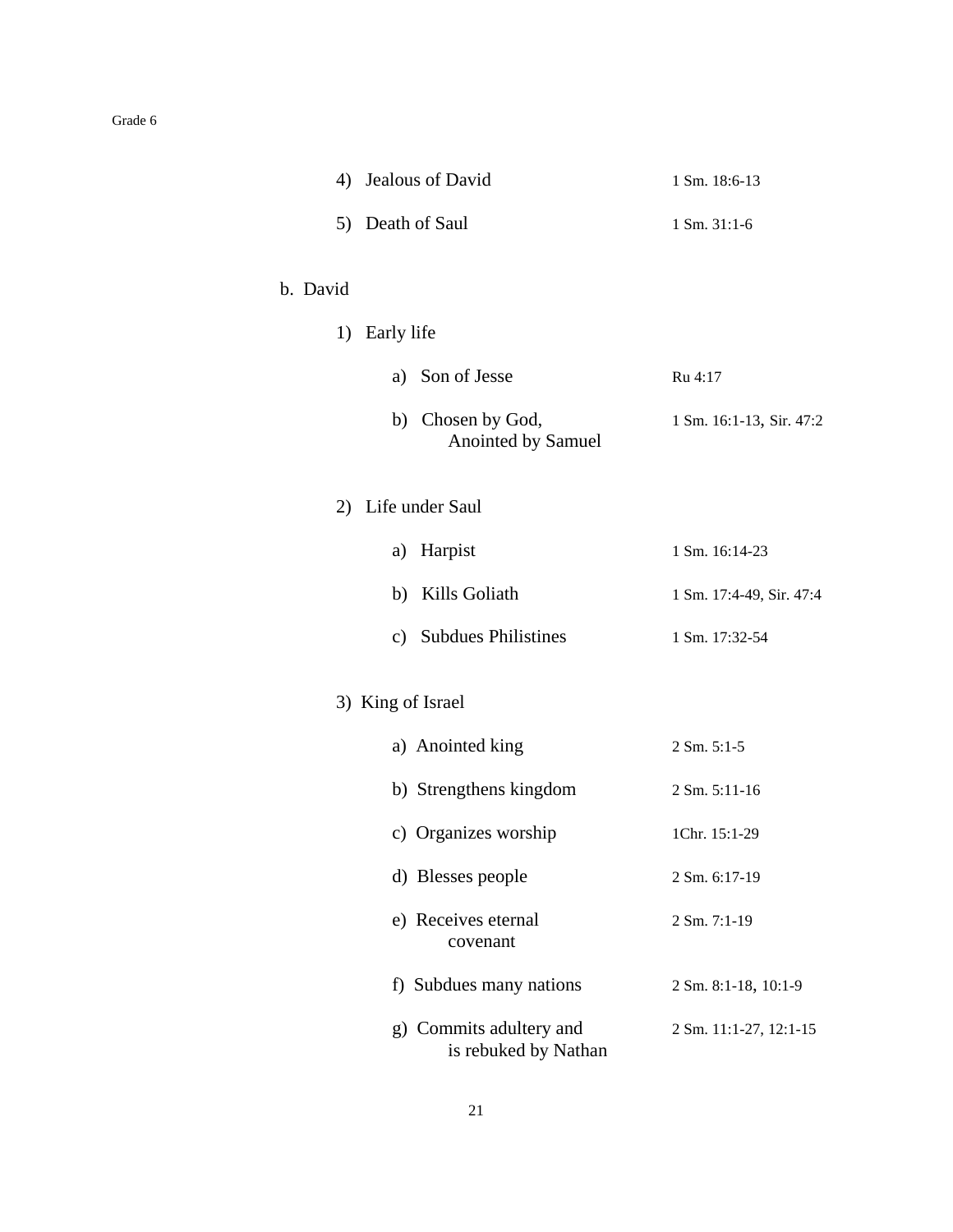| h) Repents                                                                    | Ps. 32:1-11, Ps. 51:1-19      |
|-------------------------------------------------------------------------------|-------------------------------|
| i) Secures Solomon's<br>succession                                            | 1 Kgs. 1:5-53                 |
| j) Reigns for forty years                                                     | 1 Kgs. 2:11                   |
| k) Steadfastly loyal<br>to God                                                | 1 Mc. 2:57                    |
| 4) David's spiritual significance                                             |                               |
| a) Prophet                                                                    | Acts 2:29-30                  |
| b) Musician                                                                   | 2 Sm. 23:1                    |
| c) From his family the<br>Savior would come.<br>ASon of David@ - Jesus Christ | Mk. 11:10, Acts 15:16         |
| d) Faith                                                                      | Heb. 11:32-33                 |
| e) Covenant                                                                   | 2 Sm. 7:4-17                  |
| c. Solomon                                                                    |                               |
| 1) Life<br>a) David and Bathsheba's son                                       | 2 Sm. 12:24, Sir. 47:12       |
| b) Significance of name<br>c) Anointed by Nathan                              | 1 Chr. 22:9<br>1 Kgs. 1:33-34 |
| d) Received instruction<br>from David                                         | 1 Kgs. 2:1-10                 |
| e) Prayer for wisdom                                                          | 1 Kgs. 3:1-15                 |
| f) Organized kingdom                                                          | 1 Kgs. 4:1-28                 |
| g) Built temple                                                               | 1 Kgs. 5-6                    |
|                                                                               |                               |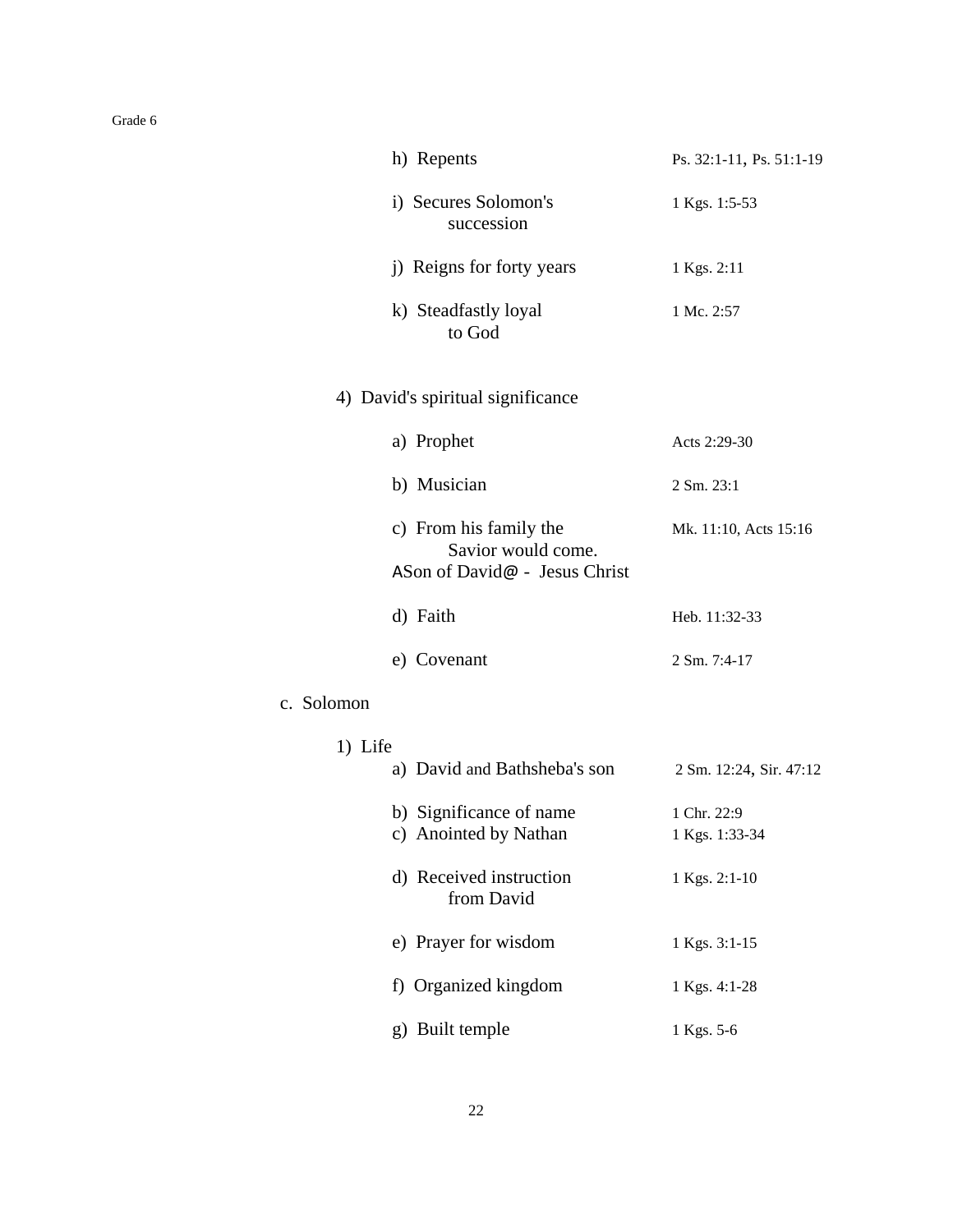|                           | h) Dedicated temple                    | 1 Kgs. 8:22-66            |
|---------------------------|----------------------------------------|---------------------------|
|                           | i) Falls into polygamy<br>and idolatry | 1 Kgs. 11:1-3, Sir. 47:19 |
| 2)                        | Solomon's strengths                    |                           |
|                           | a) Chose an understanding<br>heart     | 1 Kgs. 3:5-9              |
|                           | b) Exhibited sound judgment            | 1 Kgs. 3:16-28            |
|                           | c) Excelled in wisdom                  | 1 Kgs. 4:29-34            |
| $\rm d)$                  | Great writer                           | 1 Kgs. 4:32               |
|                           | e) Reigned without war                 | Sir. 47:12                |
| 3)                        | Solomon's weaknesses                   |                           |
|                           | a) Love of luxury                      | Eccl. 2:1-11              |
|                           | b) Married pagans                      | 1 Kgs. 11:1-3             |
| c)                        | Idolatry                               | 1 Kgs. 11:4-8             |
|                           | d) Actions divided nation              | Sir. 47:21                |
| 4)<br>4. Important Queens | Solomon's death                        | 1 Kgs. 11:41-43           |
| a. Esther                 |                                        | Est. 2:15-18, 4C:12-30    |
| b. Queen of Sheba         |                                        | 1Kgs. 10, 2 Chr. 9        |
| 5. Prophets               |                                        |                           |
| a. Definition             | Spokesperson for God                   | (64, 218)                 |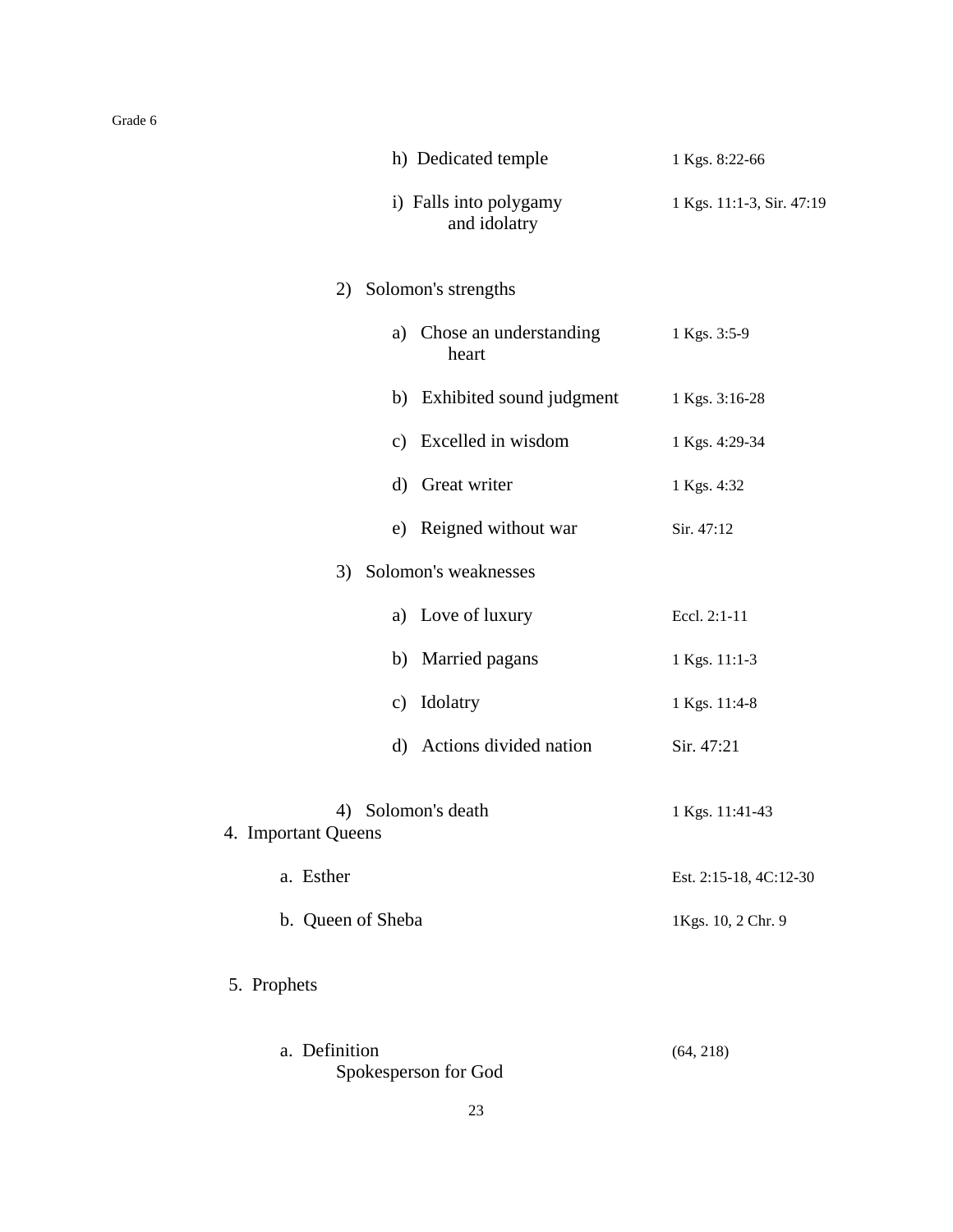| b. | <b>Divisions</b> |
|----|------------------|
|    |                  |

| 1) Major prophets          |                                                    |                                           |
|----------------------------|----------------------------------------------------|-------------------------------------------|
|                            | a) Isaiah,<br>Prophet of the Messiah               | Is. 7:14; 9:5-6;11:1-5;<br>29:18-21       |
|                            | b) Jeremiah,<br>Prophet of the New Covenant        | Jer. 1:4-10;18:1-6,31:31-34               |
|                            | c) Ezekiel,<br>Prophet in Babylon During the Exile | Ez. 36, 37                                |
| 2) Minor prophets          |                                                    |                                           |
| a)                         | Amos,<br>Prophet of Social Justice                 | Am. 2:6-8,13-16; 3:1-2;<br>$5:21-24$      |
|                            | b) Hosea,<br>Prophet of the Faithful God           | Hos. 2:14-17, 19-23;<br>$11:1-4$ , $8-11$ |
|                            | c) Micah,<br>Prophet of Social Justice             | Mi. 2:1-13; 4:1-12; 5:1;6:8               |
| 6. Biblical Women          |                                                    |                                           |
| a. Ruth and Naomi          |                                                    | Ru 1:16                                   |
| b. Tamar<br>Life preserved | Devoted daughter-in-law                            | Gn. 38:25, Ru 4:12                        |
| c. Rahab                   | Proclaimed power of God                            | Jos. 2, 6:20-25                           |
| d. Hannah                  | Dedicated son to God                               | 1 Sm. 1-2:11, 18-21                       |

# **II. CHRIST FULFILLS THE OLD TESTAMENT**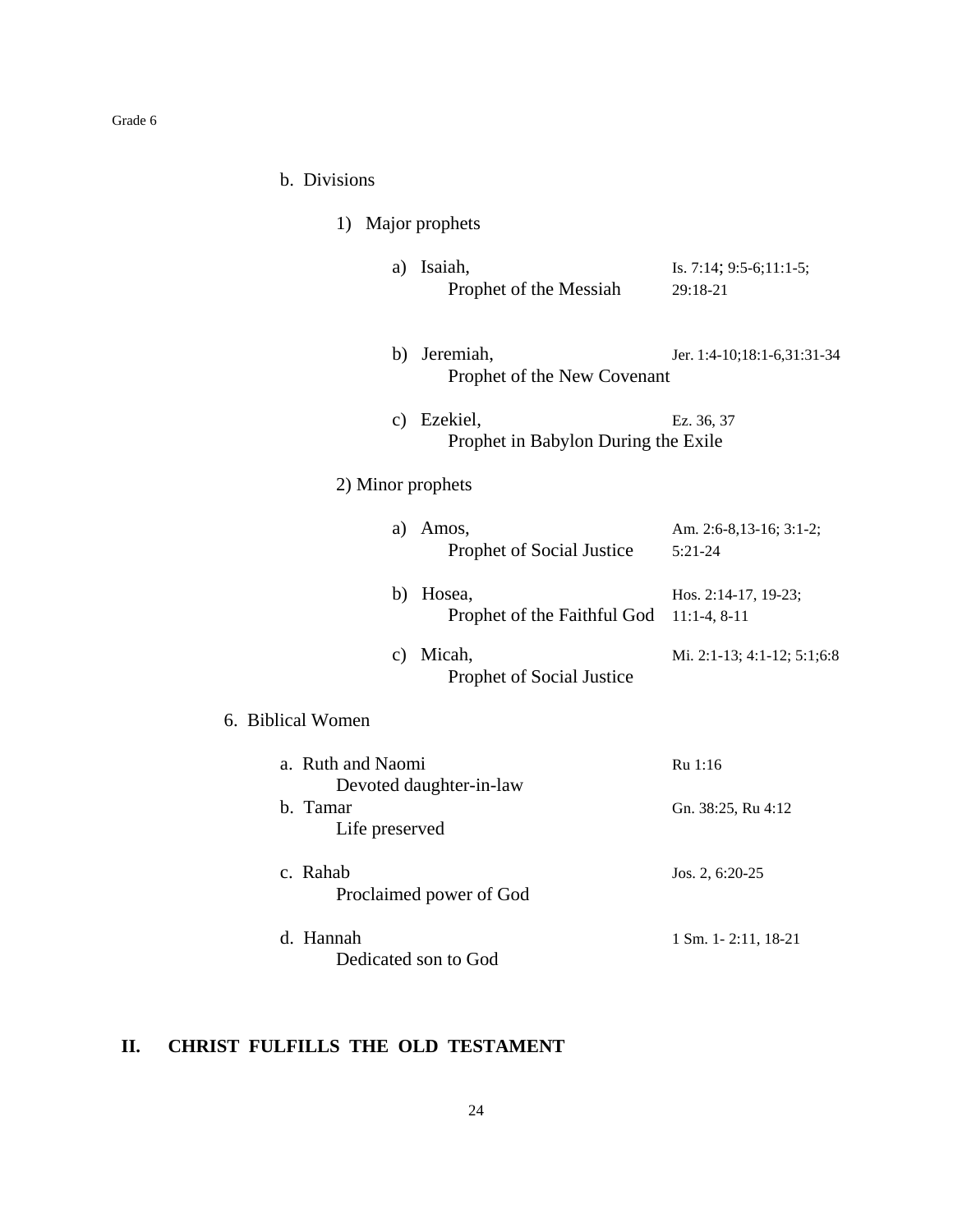| А. | <b>JOHN THE BAPTIST</b>                                           | Lk. 3:1-22, (719)                               |
|----|-------------------------------------------------------------------|-------------------------------------------------|
|    | Bridge between the Old and New Testament                          |                                                 |
| В. | <b>JESUS CHRIST</b>                                               |                                                 |
|    | <b>Fulfillment of Old Testament Promises</b>                      | Mt. $1:1-17$                                    |
|    | 1. Incarnation                                                    | Lk. 1:26-38, (464, 470)                         |
|    | 2. Baptism and Public Life                                        | Mk. 1:1-11, Lk. 4:16-21,<br>$(535-36, 556-565)$ |
|    | 3. Redemption accomplished by Passion,<br>Death, and Resurrection | Mk. 15:39, Jn. 20:11-18<br>(619, 623)           |
|    | 4. Established Church and ascended to<br>his Father               | Acts 1:1-11; 2:1-12,<br>$(659-72)$              |

# **III. LITURGICAL YEAR** (1168-71)

# A. LENT

|  |  |  | 1. Time of preparation for Easter, forty days |  |  |  |  |
|--|--|--|-----------------------------------------------|--|--|--|--|
|--|--|--|-----------------------------------------------|--|--|--|--|

- 2. From Ash Wednesday to the Mass of the Lord=s Supper on Holy Thursday
- 3. Liturgical color is purple for penance, repentance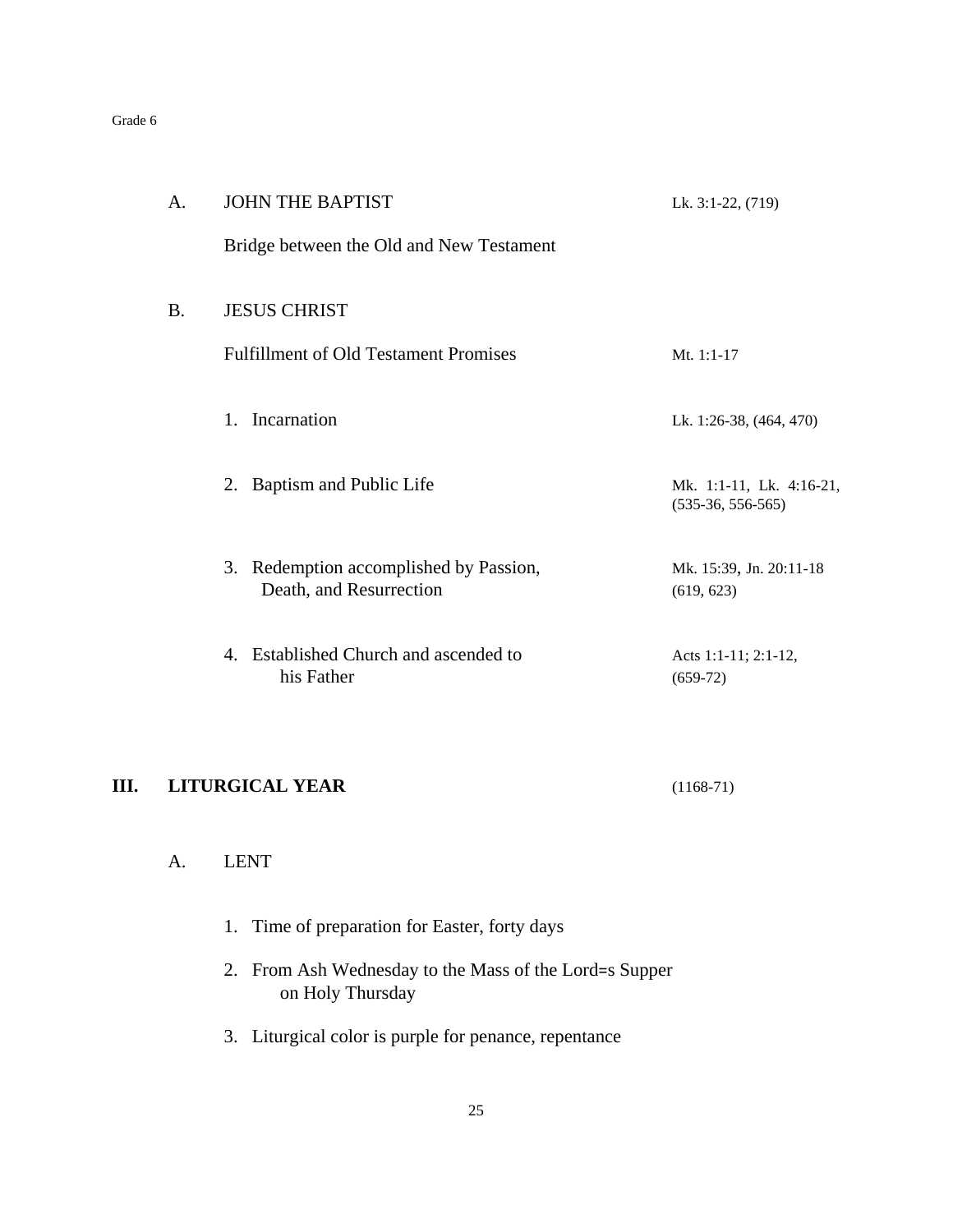| В. | <b>HOLY WEEK</b> |
|----|------------------|
|    |                  |

| 1. Palm Sunday | Jn. $12:12-19$ |
|----------------|----------------|
|                |                |

#### 2. Triduum

| a. Holy Thursday          | Mt. 26:26-35 |
|---------------------------|--------------|
| Mass of the Lord=s Supper | Mk. 14:22-31 |
|                           | Lk. 22:14-23 |
|                           |              |

#### b. Good Friday: Liturgical color is red Mt. 27, Mk. 15, Lk. 23 for the blood of Jesus shed for us.

Celebration of the Lord=s Passion

- 1) Part 1: Liturgy of the Word Special *General Intercessions*
- 2) Part 2: Veneration of the Cross
- 3) Part 3: Holy Communion
- c. Holy Saturday: Easter Vigil
	- 1) Part 1: The Service of Light
	- 2) Part 2: Liturgy of the Word Nine readings are provided for this special Vigil
	- 3) Part 3: Liturgy of Baptism
	- 4) Part 4: Liturgy of the Eucharist
- d. Easter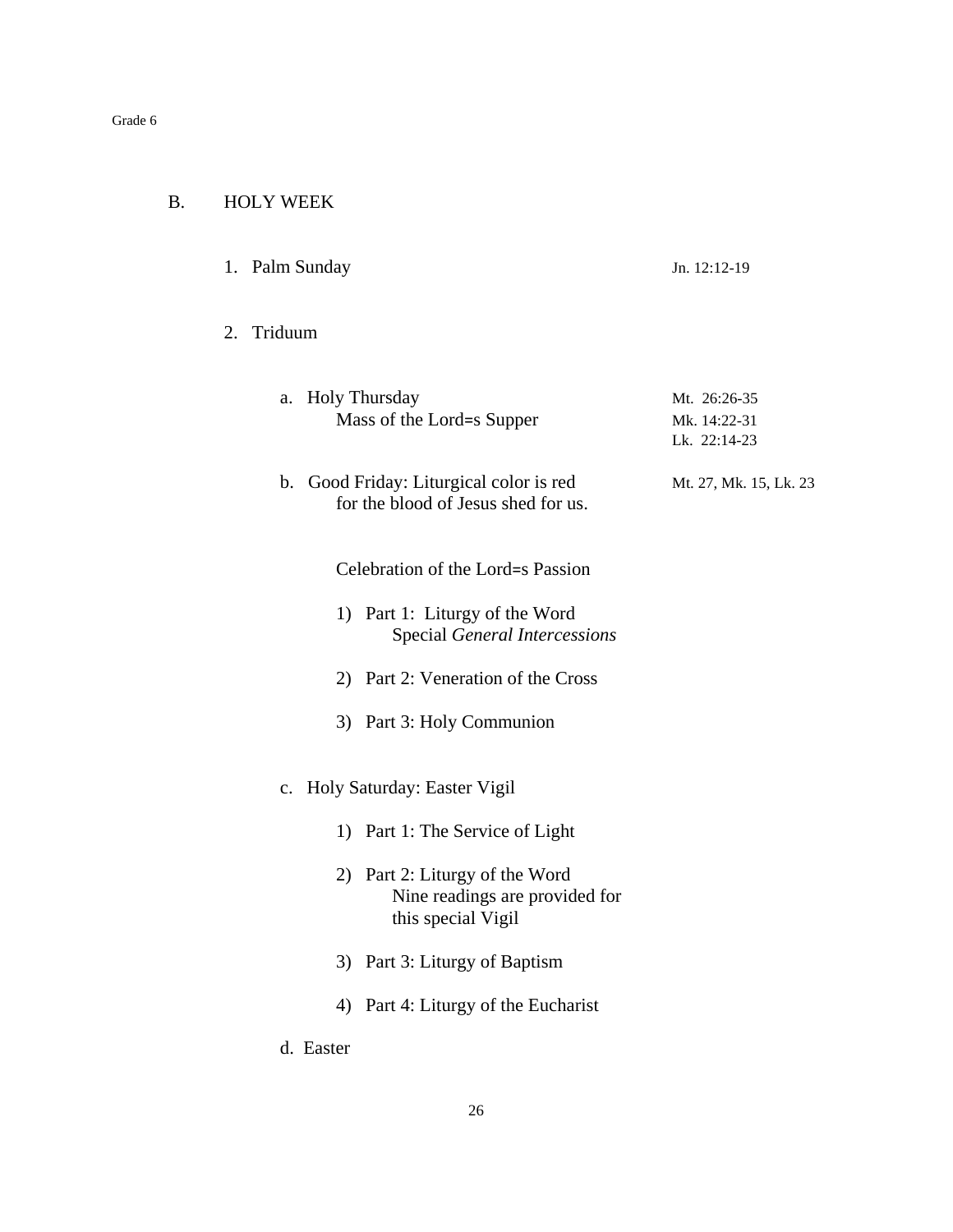|                                     |                                                                 | Sunset of Holy Saturday to sunset of Easter Sunday                                              |                                                             |  |  |  |
|-------------------------------------|-----------------------------------------------------------------|-------------------------------------------------------------------------------------------------|-------------------------------------------------------------|--|--|--|
| C.                                  | <b>EASTER SEASON</b>                                            |                                                                                                 | $(1168-69)$                                                 |  |  |  |
|                                     | Sunset of Easter Sunday to sunset of the Solemnity of Pentecost |                                                                                                 |                                                             |  |  |  |
|                                     |                                                                 | 1. Easter Sunday: liturgical color is white<br>for glory, joy, innocence                        | Mt. 28:1-15, Mk. 16:1-8,<br>Lk. 24:1-12, Jn. 20:1-10        |  |  |  |
|                                     |                                                                 | 2. Ascension Thursday: liturgical color is white<br>Marks the end of Jesus= earthly appearances | Mt. 28:16-20<br>Mk. 16:19-20<br>Lk. 24:50-53<br>Acts 1:6-12 |  |  |  |
|                                     | for the Holy Spirit                                             | 3. Pentecost: liturgical color is red                                                           | Acts 2:1-4                                                  |  |  |  |
|                                     |                                                                 | a. Fifty days after Easter                                                                      |                                                             |  |  |  |
|                                     |                                                                 | b. The birthday of the Church                                                                   |                                                             |  |  |  |
| D.                                  | <b>OTHER CELEBRATIONS</b>                                       |                                                                                                 |                                                             |  |  |  |
|                                     | 1.                                                              | Trinity Sunday - Sunday after Pentecost                                                         |                                                             |  |  |  |
|                                     |                                                                 | 2. Corpus Christi (Body and Blood of Christ)<br>Sunday after Trinity Sunday                     |                                                             |  |  |  |
|                                     | 3.                                                              | Solemnity of the Sacred Heart<br>Friday after the Second Sunday after Pentecost                 |                                                             |  |  |  |
| E.                                  |                                                                 | ORDINARY TIME: liturgical color is green for hope, growth, life                                 |                                                             |  |  |  |
| F.<br><b>SAINTS AND HOLY PEOPLE</b> |                                                                 |                                                                                                 |                                                             |  |  |  |
|                                     | <b>July 22:</b>                                                 | <b>St. Mary Magdalene</b>                                                                       |                                                             |  |  |  |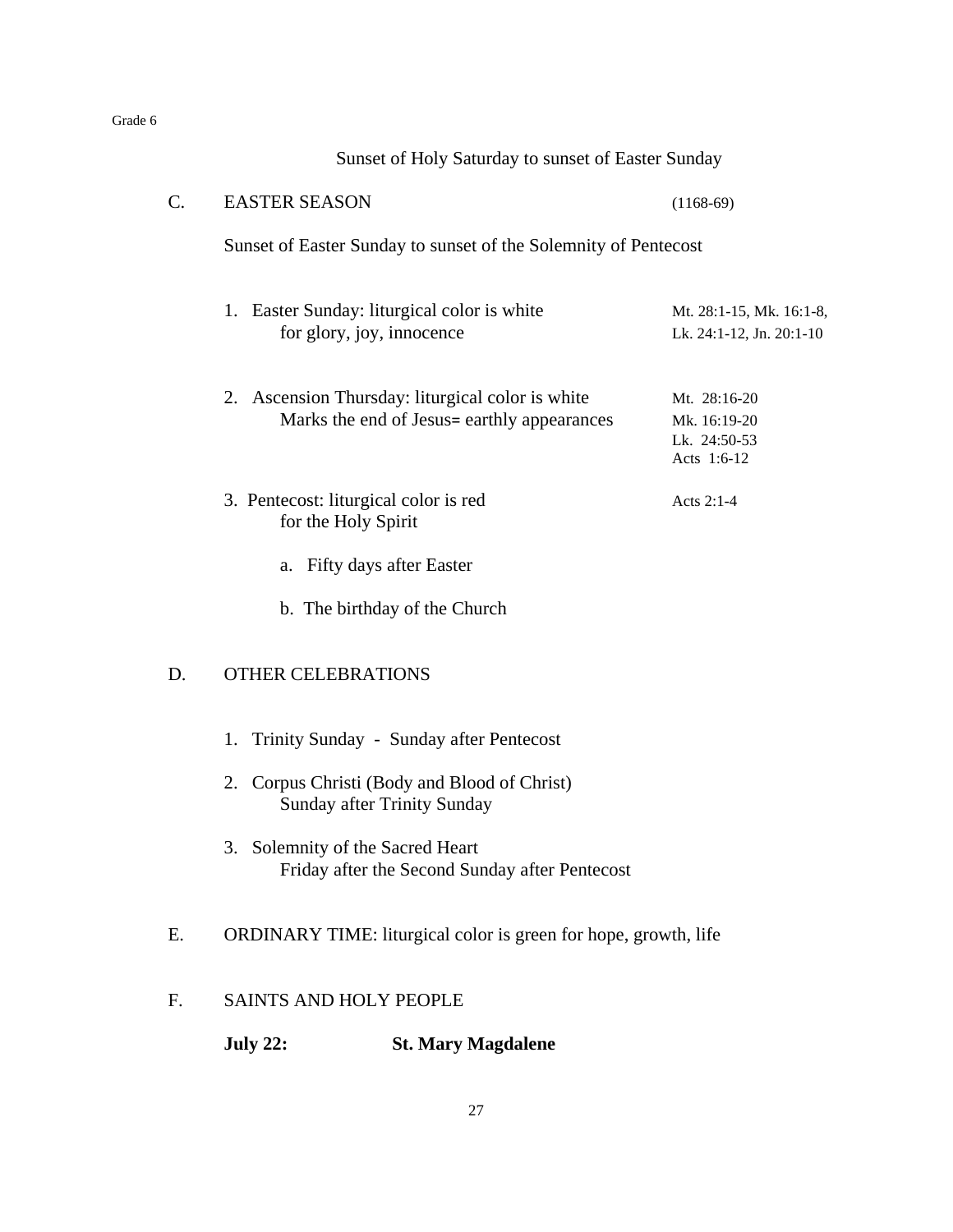Mary Magdalene was one of the disciples of Jesus and appears in all four Gospels. Luke tells us that Jesus had cured Mary Magdalene of a disease. She followed Him and the Twelve Apostles as they traveled around Judea. However, her most important role was that of a witness to Jesus' death and resurrection. Together with Mary, the mother of James, she was there when Jesus was buried by Joseph of Aramathea. Mary Magdalene, along with other women, discovered the empty tomb. Most importantly, Jesus appeared to Mary Magdalene first after His resurrection. It is she who tells the Apostles the Good News. Although we do not know what happened to her, it is clear from the Gospels that she played an important role as a disciple of Jesus.

#### **July 26: Ss. Anne and Joachim**

Tradition tells us that Anne and Joachim were the parents of Mary. Although never mentioned by name in any of the gospels, many legends tell the story of how Anne and Joachim were childless for many years. After prayer and penance, an angel appeared and promised them a child. In return, they promised to dedicate this child to God. Although we may never know any historical facts about Anne and Joachim, we know that Mary was raised to be pure, full of grace, and a dedicated mother and wife. Her parents must have given her a strong example of love and faith, and it is for this reason that we know they are worthy of honor of being called the patron saints of mothers and fathers.

#### **IV. MARY**

#### A. BIBLICAL PLACES AND MARY

- 1. Ain-Karim
	- a. Church of the Visitation
	- b. Church of the Birth of Saint John the Baptist
- 2. Bethlehem
- 3. Jerusalem

#### B. DAYS IN HONOR OF MARY

#### **February 2: Purification of Mary/Presentation of the Lord**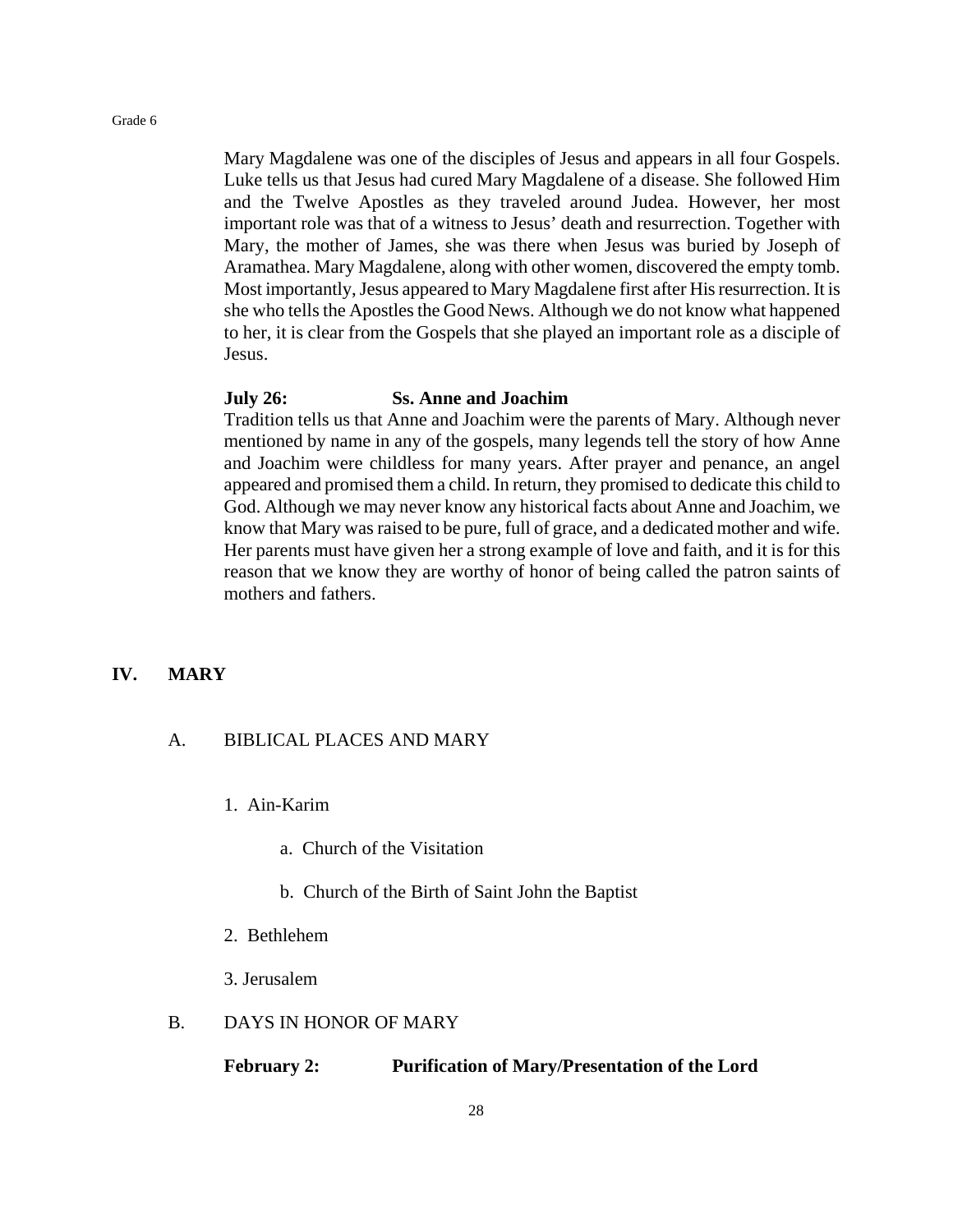Mary and Joseph presented the newborn Jesus at the Temple, according to Jewish law, forty days after his birth. They sacrificed a pair of turtledoves, according to the custom of the poor. At the temple, they met Simeon, a man whom God had promised would not die until he saw the Savior. Upon seeing Jesus, Simeon prayed, "Lord, now let your servant go in peace; your word has been fulfilled" (Luke 2:29). Simeon also prophesied to Mary, "A sword will pierce your soul, that the thoughts of many hearts may be revealed" (Luke 2:34-35). The presentation of Jesus in the temple is the Fourth Joyful Mystery of the Rosary.

#### **February 11 Memorial of Our Lady of Lourdes**

Mary appeared to a fourteen year old girl named Bernadette Soubirous on February 11, 1858 in Lourdes, France. Our Lady appeared dressed in white with a blue sash, yellow roses at her feet and a rosary in her hand. Mary appeared eighteen times to Bernadette. The Lady told her many things among them that, although Bernadette would not find happiness in this life, she would find it in Heaven. She told her to pray for sinners and to do penance. The Blessed Mother told Bernadette to have a chapel built at the site where she appeared and that processions were to be held. When Bernadette asked the Lady what her name was, she said, AI am the Immaculate Conception.@ Through Bernadette, the Blessed Mother called sinners to a change in heart, to reach out and care for the sick, the poor, and those who had lost hope. Each year millions of people make their way through the mountainous country of southeastern France to the shrine at Lourdes. They come to ask Jesus through the intercession of his Mother for a cure of their body or soul.

#### **March 25 Solemnity of the Annunciation**

The Annunciation is the feast commemorating the appearance of the Angel Gabriel to Mary. The angel told her that she had been chosen to be the Mother of Jesus Christ, the Son of the Most High God. Mary, through the power of the Holy Spirit, became the Mother of Jesus.

#### **April 26: Our Lady of Good Counsel**

The Feast of Our Lady of Good Counsel began with an icon of Mary found in an Augustinian church in Genazzano, Italy in 1467. The icon, painted on a sheet of incredibly thin plaster, appeared to be suspended in mid-air. Devotion to this image of Our Lady of Good Counsel grew, and many miracles were reported. By 1753, Pope Benedict XIV approved the veneration for the faithful, called the Pious Union of Our Lady of Good Counsel. In 1893, Pope Leo XIII sanctioned the use of the White Scapular of Our Lady of Good Counsel for the faithful. Pope Pius XII dedicated his pontificate to the care of Our Lady of Good Counsel in 1939. This devotion has spread widely throughout the United States.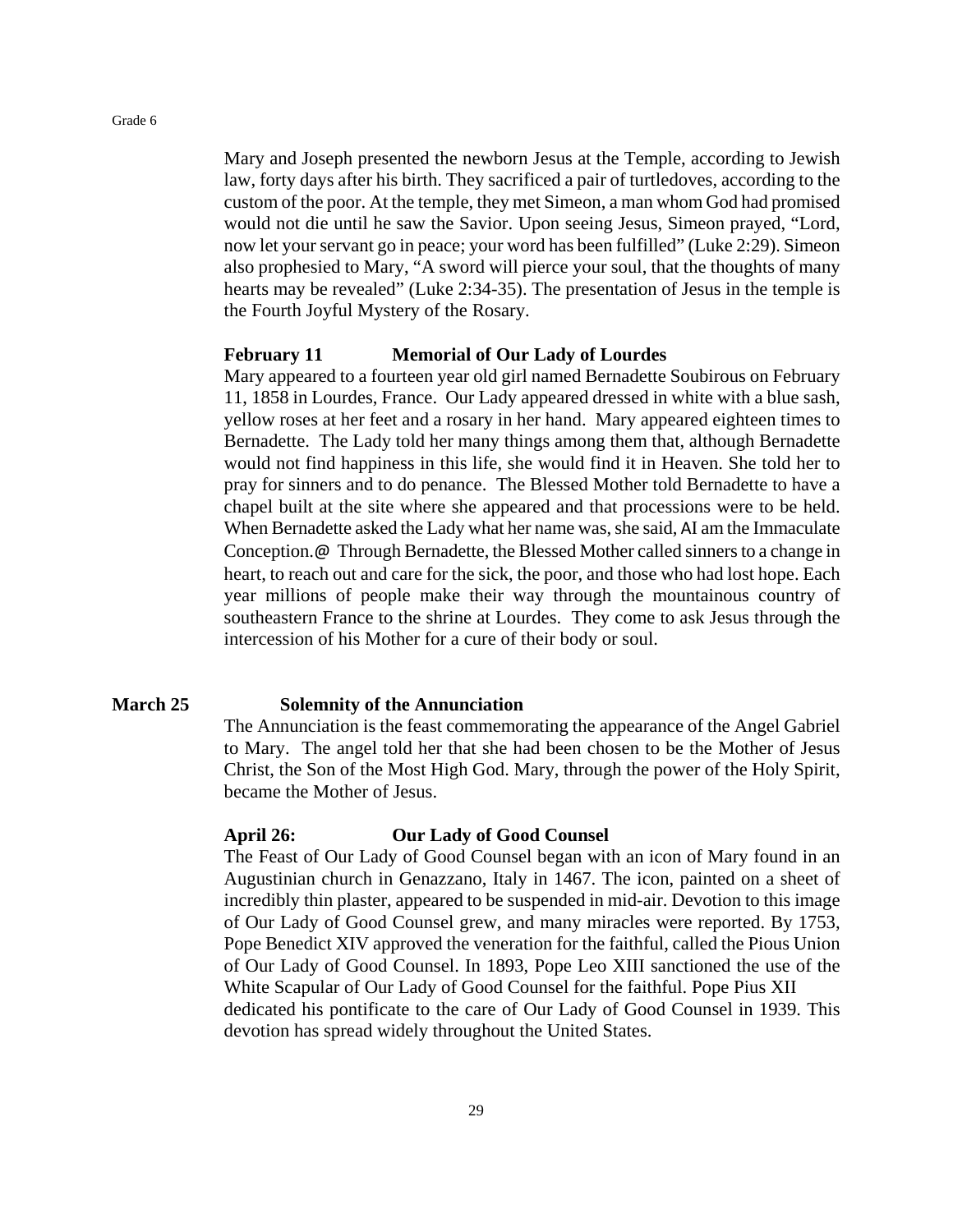#### **May 31 Feast of the Visitation** Luke 1:39-56

The Presentation of Mary is a unique feast day. Although the event is not in the Bible, we learn from other sources that Mary's parents, Ann and Joachim, offered Mary to God in the Temple when she was only three years old. We celebrate this event because it helps us to Lord and obeying His will in all things.

#### **May or June Immaculate Heart of Mary**

(Saturday following the Second Sunday after Pentecost)

#### **July 16 Memorial of Our Lady of Mount Carmel**

Mount Carmel is located on the coast of Israel, north of the city of Haifa. This was the place where the prophet Elijah confronted the pagan prophets of Baal. Around 1154, the Order of Mt. Carmel was founded at this ancient shrine. This contemplative order, called Carmelites, began to celebrate its patronal feast on July 16. According to the tradition of the order, on that day in 1251, Mary appeared to St. Simon Stock, a Carmelite in England. She gave him the brown scapular as a sign of her love and protection. A full scapular is a long piece of cloth worn over a religious habit. Today a scapular may be a medal or two pieces of cloth connected by a cord. Carmelites and others who wear the scapular honor the Blessed Mother by wearing it.

#### C. PRAYER

- 1. The *Joyful* Mysteries of the Rosary
- 2. The *Sorrowful* Mysteries of the Rosary
- 3. The *Glorious* Mysteries of the Rosary

#### **V. PRAYER**

A. DEFINITION Mt. 7:7-11, (2590-91, 2594-96) B. KINDS 1. Communal Lk. 11:39,41-42 a. Sacramental celebrations Lk. 22:40-46 b. Liturgy of the Hours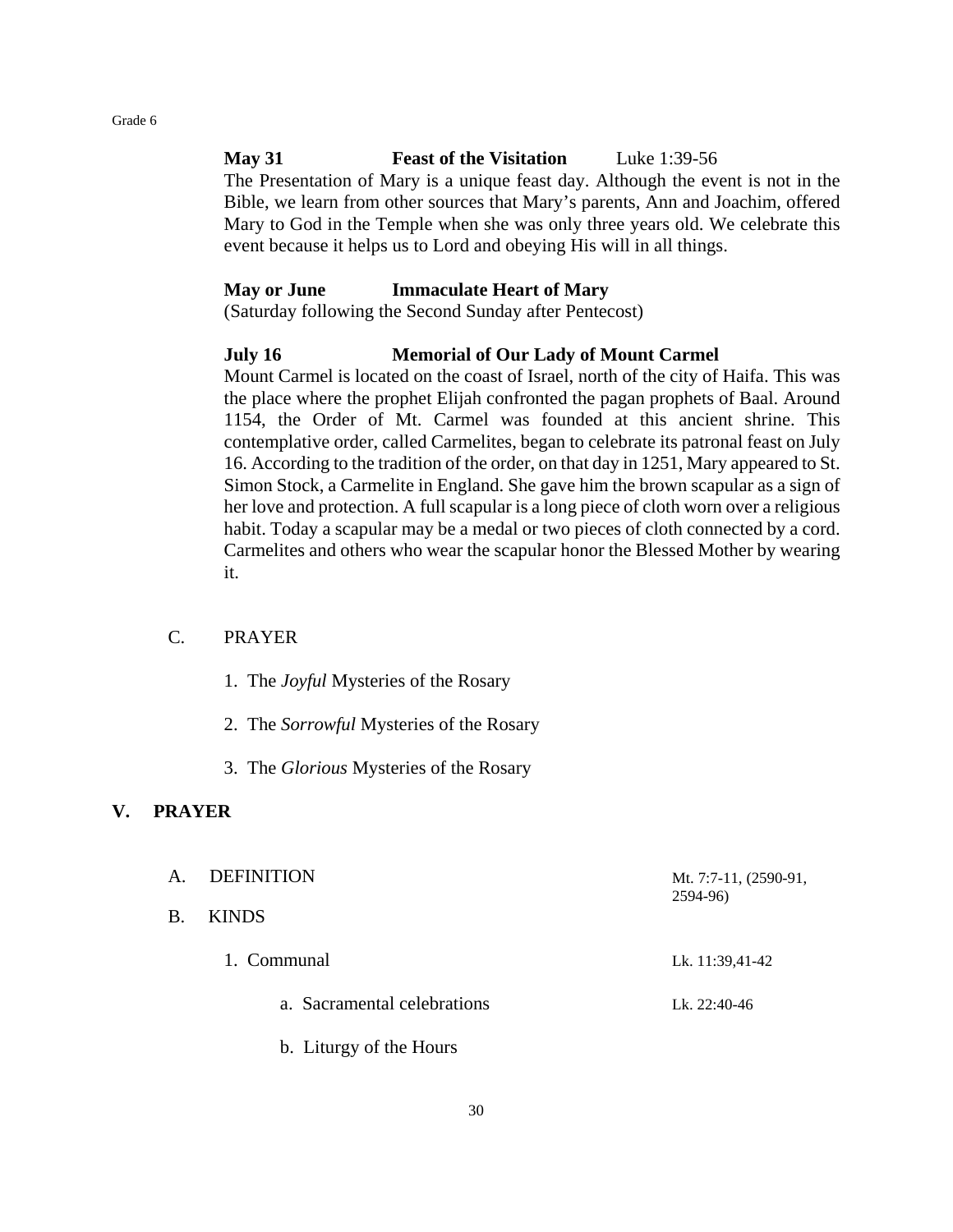|    | 1) Purpose                                                                          | (1174)           |
|----|-------------------------------------------------------------------------------------|------------------|
|    | 2) Content                                                                          | (1176)           |
|    | 2. Private, personal                                                                | Ps. 51, Mk. 6:46 |
|    | a. Devotions                                                                        | Ps. 121          |
|    | 1)<br>Worship of the Eucharist<br><b>Outside of Mass</b>                            |                  |
|    | a) Visits to the Blessed Sacrament                                                  |                  |
|    | b) Benediction                                                                      |                  |
|    | c) Forty Hours                                                                      |                  |
|    | 2) The Stations of the Cross                                                        |                  |
|    | 3)<br>The Rosary                                                                    |                  |
|    | Novenas<br>4)                                                                       |                  |
|    | b. Other Forms<br>(See Prayer Appendix)<br>1) Shared Prayer<br>2) Guided Meditation |                  |
| C. | 3) Journal Keeping<br><b>SOURCES OF PRAYER</b>                                      |                  |
|    | 1. The Word of God                                                                  | $(2653-54)$      |
|    |                                                                                     |                  |
|    | 2. The Liturgy of the Church                                                        | (2655)           |
|    | 3. The Theological Virtues                                                          | $(2656-58)$      |

# **VI. SOCIAL JUSTICE**